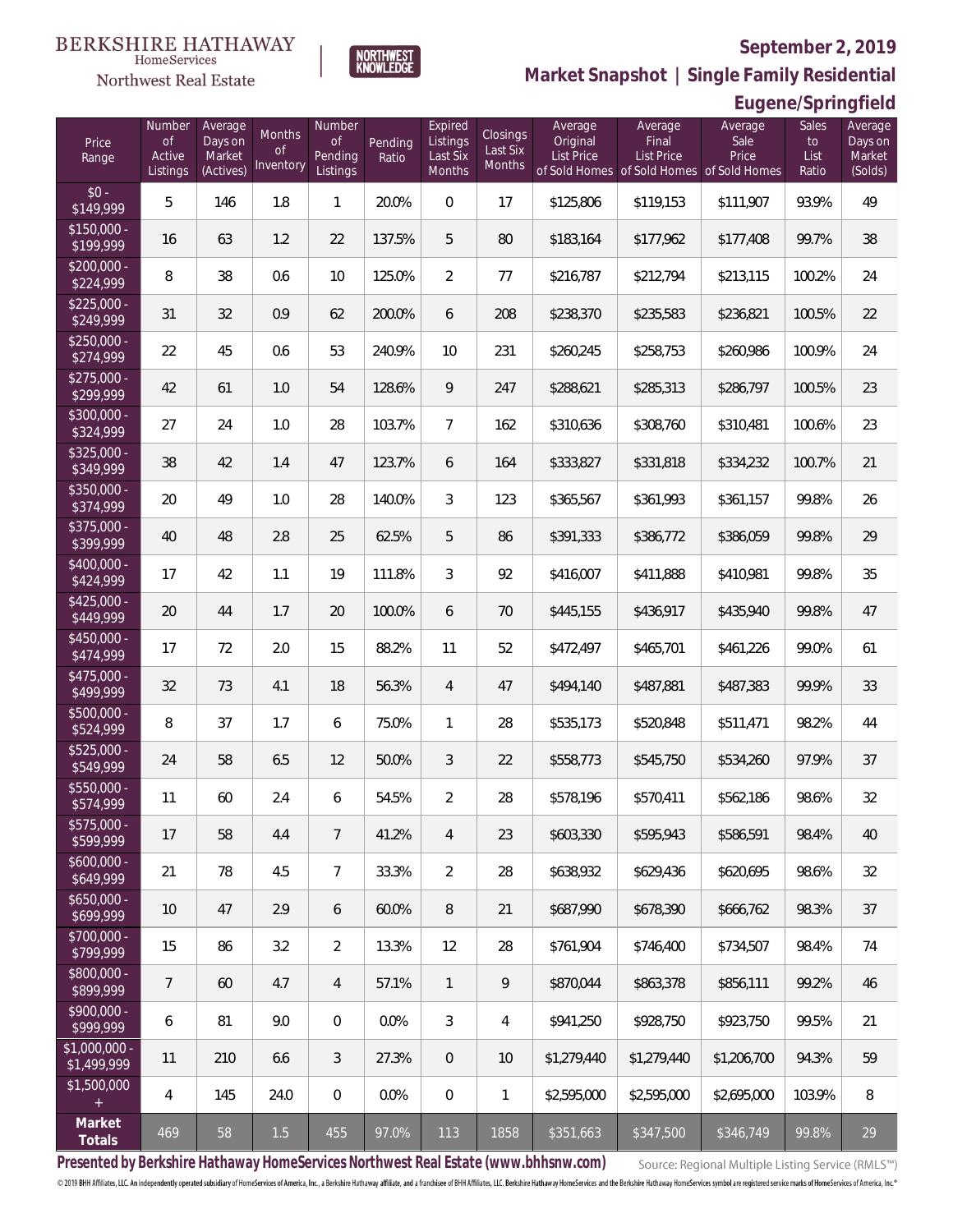

**NORTHWEST**<br>KNOWLEDGE

Northwest Real Estate

**Market Snapshot | Single Family Residential**

**Hayden Bridge**

| Price<br>Range               | Number<br>of<br>Active<br>Listings | Average<br>Days on<br>Market<br>(Actives) | Months<br>Οf<br>Inventory | Number<br><b>of</b><br>Pending<br>Listings | Pending<br>Ratio | Expired<br>Listings<br>Last Six<br>Months | Closings<br>Last Six<br>Months | Average<br>Original<br><b>List Price</b> | Average<br>Final<br>List Price | Average<br>Sale<br>Price<br>of Sold Homes of Sold Homes of Sold Homes | Sales<br>to<br>List<br>Ratio | Average<br>Days on<br>Market<br>(Solds) |
|------------------------------|------------------------------------|-------------------------------------------|---------------------------|--------------------------------------------|------------------|-------------------------------------------|--------------------------------|------------------------------------------|--------------------------------|-----------------------------------------------------------------------|------------------------------|-----------------------------------------|
| $$0 -$<br>\$149,999          | $\overline{0}$                     | N/A                                       | N/A                       | $\overline{0}$                             | N/A              | $\overline{0}$                            | $\overline{0}$                 | N/A                                      | N/A                            | N/A                                                                   | N/A                          | N/A                                     |
| $$150,000 -$<br>\$199,999    | 0                                  | N/A                                       | 0.0                       | $\overline{0}$                             | N/A              | $\mathbf{1}$                              | $\mathbf{1}$                   | \$189,000                                | \$189,000                      | \$196,000                                                             | 103.7%                       | $\mathbf{1}$                            |
| $$200,000 -$<br>\$224,999    | $\overline{0}$                     | N/A                                       | 0.0                       | $\overline{0}$                             | N/A              | $\overline{0}$                            | 3                              | \$222,967                                | \$207,633                      | \$213,967                                                             | 103.1%                       | 65                                      |
| $$225,000 -$<br>\$249,999    | 0                                  | N/A                                       | 0.0                       | $\mathbf{1}$                               | N/A              | $\overline{0}$                            | 10                             | \$238,980                                | \$236,890                      | \$238,890                                                             | 100.8%                       | 37                                      |
| $$250,000 -$<br>\$274,999    | 1                                  | 5                                         | 0.4                       | $\overline{0}$                             | 0.0%             | $\overline{0}$                            | 15                             | \$264,660                                | \$262,493                      | \$261,933                                                             | 99.8%                        | 31                                      |
| $$275,000 -$<br>\$299,999    | $\mathbf{1}$                       | 39                                        | 0.3                       | $\mathbf{1}$                               | 100.0%           | $\overline{0}$                            | 18                             | \$290,250                                | \$287,361                      | \$285,269                                                             | 99.3%                        | 22                                      |
| $$300,000 -$<br>\$324,999    | $\overline{2}$                     | $\overline{4}$                            | 1.3                       | $\overline{2}$                             | 100.0%           | $\overline{0}$                            | 9                              | \$311,778                                | \$307,222                      | \$308,639                                                             | 100.5%                       | 37                                      |
| $$325,000 -$<br>\$349,999    | $\overline{2}$                     | 65                                        | 1.5                       | 4                                          | 200.0%           | $\mathbf{1}$                              | 8                              | \$332,500                                | \$331,000                      | \$332,376                                                             | 100.4%                       | 15                                      |
| $$350,000 -$<br>\$374,999    | 1                                  | 34                                        | 1.2                       | $\overline{2}$                             | 200.0%           | $\overline{0}$                            | 5                              | \$379,559                                | \$361,559                      | \$367,579                                                             | 101.7%                       | 105                                     |
| \$375,000 -<br>\$399,999     | 0                                  | N/A                                       | 0.0                       | $\mathbf{1}$                               | N/A              | $\overline{0}$                            | $\overline{4}$                 | \$394,925                                | \$394,925                      | \$386,897                                                             | 98.0%                        | 39                                      |
| $$400,000 -$<br>\$424,999    | $\overline{0}$                     | N/A                                       | 0.0                       | $\overline{0}$                             | N/A              | $\overline{0}$                            | 5                              | \$421,560                                | \$414,920                      | \$411,180                                                             | 99.1%                        | 59                                      |
| $$425,000 -$<br>\$449,999    | 0                                  | N/A                                       | 0.0                       | $\overline{2}$                             | N/A              | $\overline{0}$                            | $\overline{2}$                 | \$457,450                                | \$439,950                      | \$437,250                                                             | 99.4%                        | 35                                      |
| $$450,000 -$<br>\$474,999    | 1                                  | 11                                        | 6.0                       | $\overline{0}$                             | 0.0%             | $\overline{0}$                            | 1                              | \$479,000                                | \$479,000                      | \$469,000                                                             | 97.9%                        | $\overline{7}$                          |
| $$475,000 -$<br>\$499,999    | 0                                  | N/A                                       | 0.0                       | $\mathbf{1}$                               | N/A              | $\overline{0}$                            | $\overline{2}$                 | \$488,750                                | \$488,750                      | \$488,750                                                             | 100.0%                       | 6                                       |
| \$500,000 -<br>\$524,999     | $\overline{0}$                     | N/A                                       | 0.0                       | $\overline{0}$                             | N/A              | $\overline{0}$                            | 1                              | \$525,000                                | \$525,000                      | \$517,000                                                             | 98.5%                        | 27                                      |
| $$525,000 -$<br>\$549,999    | 0                                  | N/A                                       | N/A                       | $\overline{0}$                             | N/A              | $\overline{0}$                            | $\mathbf 0$                    | N/A                                      | N/A                            | N/A                                                                   | N/A                          | N/A                                     |
| $$550,000 -$<br>\$574,999    | 1                                  | 50                                        | 3.0                       | $\overline{0}$                             | 0.0%             | $\overline{0}$                            | $\overline{2}$                 | \$574,450                                | \$574,450                      | \$562,500                                                             | 97.9%                        | 38                                      |
| $$575,000 -$<br>\$599,999    | 1                                  | 45                                        | N/A                       | $\mathbf{1}$                               | 100.0%           | $\overline{0}$                            | 0                              | N/A                                      | N/A                            | N/A                                                                   | N/A                          | N/A                                     |
| $$600,000 -$<br>\$649,999    | $\mathbf 0$                        | N/A                                       | N/A                       | $\mathbf{1}$                               | N/A              | $\mathbf 0$                               | $\mathbf 0$                    | N/A                                      | N/A                            | N/A                                                                   | N/A                          | N/A                                     |
| $$650,000 -$<br>\$699,999    | $\mathbf 0$                        | N/A                                       | 0.0                       | $\overline{0}$                             | N/A              | $\overline{0}$                            | $\mathbf{1}$                   | \$675,000                                | \$675,000                      | \$670,000                                                             | 99.3%                        | 8                                       |
| $$700,000 -$<br>\$799,999    | 0                                  | N/A                                       | N/A                       | $\overline{0}$                             | N/A              | $\mathbf 0$                               | 0                              | N/A                                      | N/A                            | N/A                                                                   | N/A                          | N/A                                     |
| $$800,000 -$<br>\$899,999    | $\mathbf 0$                        | N/A                                       | N/A                       | $\overline{0}$                             | N/A              | $\overline{0}$                            | 0                              | N/A                                      | N/A                            | N/A                                                                   | N/A                          | N/A                                     |
| $$900,000 -$<br>\$999,999    | 0                                  | N/A                                       | N/A                       | $\overline{0}$                             | N/A              | $\mathbf 0$                               | 0                              | N/A                                      | N/A                            | N/A                                                                   | N/A                          | N/A                                     |
| \$1,000,000 -<br>\$1,499,999 | $\theta$                           | N/A                                       | N/A                       | $\mathbf 0$                                | N/A              | $\boldsymbol{0}$                          | 0                              | N/A                                      | N/A                            | N/A                                                                   | N/A                          | N/A                                     |
| \$1,500,000<br>$\pm$         | 1                                  | 213                                       | N/A                       | $\mathbf 0$                                | 0.0%             | $\mathbf 0$                               | $\boldsymbol{0}$               | N/A                                      | N/A                            | N/A                                                                   | N/A                          | N/A                                     |
| Market<br>Totals             | 11                                 | 48                                        | 0.8                       | 16                                         | 145.5%           | $\overline{2}$                            | 87                             | \$324,295                                | \$320,128                      | \$319,561                                                             | 99.8%                        | 35                                      |

**Presented by Berkshire Hathaway HomeServices Northwest Real Estate (www.bhhsnw.com)**

Source: Regional Multiple Listing Service (RMLS™)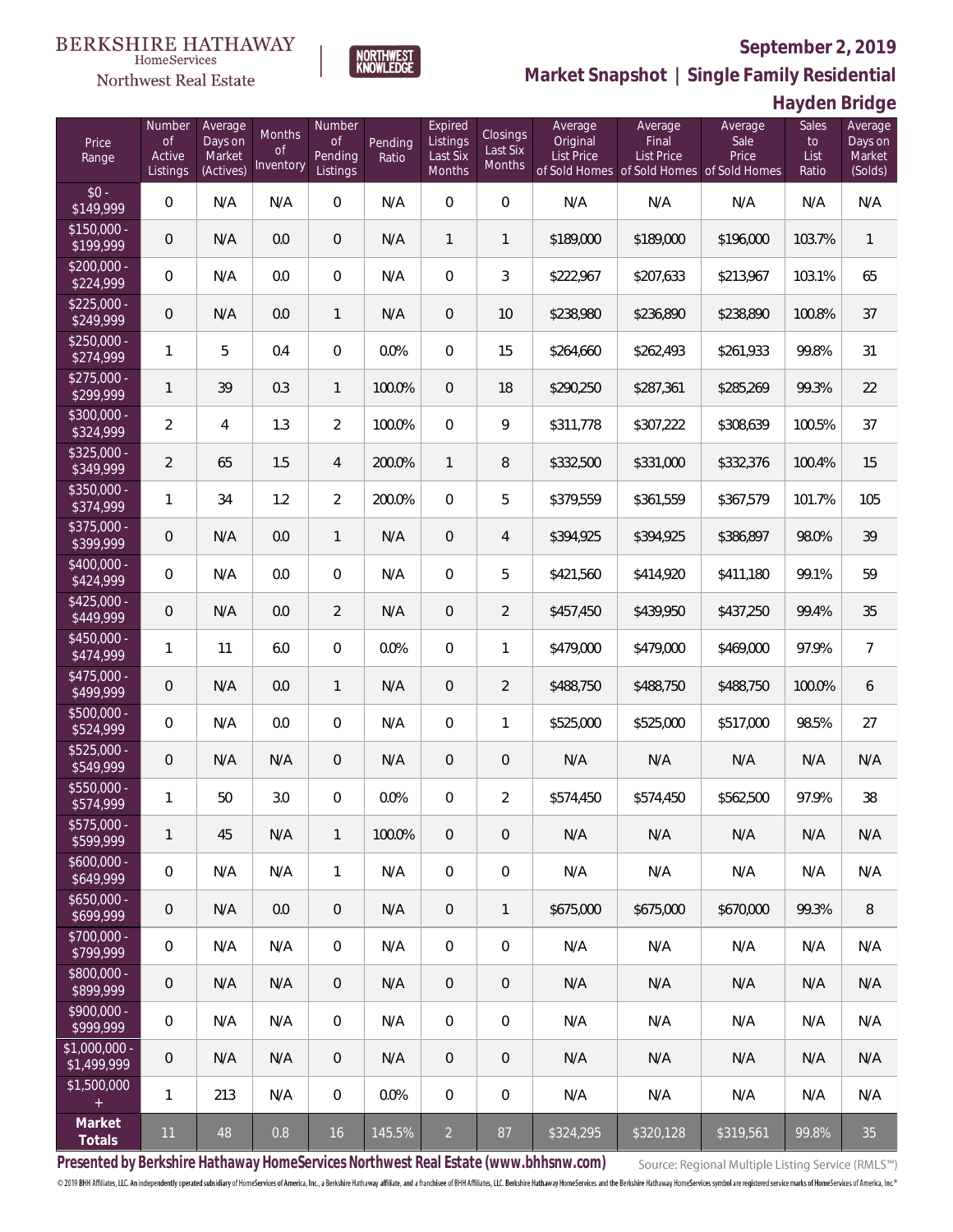#### **BERKSHIRE HATHAWAY** HomeServices

# Northwest Real Estate



# **September 2, 2019 Market Snapshot | Single Family Residential**

**Thurston**

| Price<br>Range                   | Number<br>of<br>Active<br>Listings | Average<br>Days on<br>Market<br>(Actives) | Months<br>Οf<br>Inventory | Number<br>Οf<br>Pending<br>Listings | Pending<br>Ratio | Expired<br>Listings<br>Last Six<br>Months | Closings<br>Last Six<br>Months | Average<br>Original<br><b>List Price</b> | Average<br>Final<br><b>List Price</b><br>of Sold Homes of Sold Homes of Sold Homes | Average<br>Sale<br>Price | Sales<br>to<br>List<br>Ratio | Average<br>Days on<br>Market<br>(Solds) |
|----------------------------------|------------------------------------|-------------------------------------------|---------------------------|-------------------------------------|------------------|-------------------------------------------|--------------------------------|------------------------------------------|------------------------------------------------------------------------------------|--------------------------|------------------------------|-----------------------------------------|
| $$0 -$<br>\$149,999              | $\overline{0}$                     | N/A                                       | 0.0                       | $\overline{0}$                      | N/A              | $\overline{0}$                            | $\mathbf{1}$                   | \$162,900                                | \$99,900                                                                           | \$95,000                 | 95.1%                        | 210                                     |
| $\sqrt{$150,000}$ -<br>\$199,999 | $\overline{2}$                     | 198                                       | 1.1                       | $\overline{4}$                      | 200.0%           | $\overline{2}$                            | 11                             | \$186,918                                | \$175,836                                                                          | \$177,246                | 100.8%                       | 36                                      |
| $$200.000 -$<br>\$224,999        | 0                                  | N/A                                       | 0.0                       | 3                                   | N/A              | $\overline{0}$                            | 8                              | \$208,725                                | \$208,738                                                                          | \$213,625                | 102.3%                       | 17                                      |
| $$225.000 -$<br>\$249,999        | 3                                  | 20                                        | 0.7                       | 9                                   | 300.0%           | $\mathbf{1}$                              | 26                             | \$240,527                                | \$237,762                                                                          | \$237,166                | 99.7%                        | 16                                      |
| $$250,000 -$<br>\$274,999        | 3                                  | 77                                        | 0.4                       | 15                                  | 500.0%           | $\boldsymbol{0}$                          | 41                             | \$257,785                                | \$257,115                                                                          | \$260,208                | 101.2%                       | 19                                      |
| $$275,000 -$<br>\$299,999        | 3                                  | 44                                        | 0.5                       | 6                                   | 200.0%           | $\mathbf{1}$                              | 34                             | \$288,965                                | \$287,053                                                                          | \$288,134                | 100.4%                       | 15                                      |
| $$300,000 -$<br>\$324,999        | 5                                  | 19                                        | 2.7                       | $\overline{2}$                      | 40.0%            | $\boldsymbol{0}$                          | 11                             | \$306,973                                | \$305,600                                                                          | \$310,591                | 101.6%                       | 19                                      |
| $$325,000 -$<br>\$349,999        | 9                                  | 43                                        | 3.6                       | $\overline{4}$                      | 44.4%            | $\mathbf{1}$                              | 15                             | \$344,027                                | \$339,520                                                                          | \$339,018                | 99.9%                        | 26                                      |
| \$350,000 -<br>\$374,999         | $\overline{2}$                     | 67                                        | 0.9                       | $\mathbf{1}$                        | 50.0%            | $\mathbf{1}$                              | 14                             | \$365,721                                | \$364,650                                                                          | \$363,129                | 99.6%                        | 13                                      |
| $$375,000 -$<br>\$399,999        | $\overline{2}$                     | 16                                        | 4.0                       | $\mathbf{1}$                        | 50.0%            | $\boldsymbol{0}$                          | 3                              | \$401,633                                | \$401,633                                                                          | \$387,300                | 96.4%                        | $\overline{7}$                          |
| $$400,000 -$<br>\$424,999        | 0                                  | N/A                                       | 0.0                       | $\mathbf{1}$                        | N/A              | $\overline{0}$                            | 5                              | \$405,380                                | \$403,080                                                                          | \$405,500                | 100.6%                       | 24                                      |
| $$425,000 -$<br>\$449,999        | 4                                  | 61                                        | 4.8                       | $\overline{2}$                      | 50.0%            | $\overline{0}$                            | 5                              | \$463,940                                | \$439,820                                                                          | \$434,100                | 98.7%                        | 66                                      |
| \$450,000 -<br>\$474,999         | 1                                  | 39                                        | 2.0                       | $\overline{2}$                      | 200.0%           | $\overline{2}$                            | 3                              | \$488,333                                | \$476,000                                                                          | \$460,000                | 96.6%                        | 30                                      |
| $$475,000 -$<br>\$499,999        | 1                                  | 43                                        | 2.0                       | $\overline{0}$                      | 0.0%             | $\overline{0}$                            | 3                              | \$504,967                                | \$488,667                                                                          | \$487,800                | 99.8%                        | 101                                     |
| \$500,000 -<br>\$524,999         | $\mathbf 0$                        | N/A                                       | 0.0                       | $\overline{0}$                      | N/A              | $\mathbf 0$                               | 1                              | \$529,900                                | \$499,900                                                                          | \$500,000                | 100.0%                       | 172                                     |
| $$525,000 -$<br>\$549,999        | $\overline{2}$                     | 40                                        | 12.0                      | 3                                   | 150.0%           | $\mathbf 0$                               | $\mathbf{1}$                   | \$540,000                                | \$540,000                                                                          | \$540,000                | 100.0%                       | $\overline{4}$                          |
| \$550,000 -<br>\$574,999         | 0                                  | N/A                                       | 0.0                       | $\mathbf{1}$                        | N/A              | 0                                         | $\overline{2}$                 | \$576,950                                | \$571,950                                                                          | \$568,450                | 99.4%                        | 28                                      |
| $$575,000 -$<br>\$599,999        | 2                                  | 74                                        | 12.0                      | $\overline{0}$                      | 0.0%             | $\mathbf{1}$                              | $\mathbf{1}$                   | \$575,000                                | \$575,000                                                                          | \$575,000                | 100.0%                       | $\overline{2}$                          |
| $$600,000 -$<br>\$649,999        | 1                                  | 189                                       | 6.0                       | $\mathbf{1}$                        | 100.0%           | $\overline{0}$                            | 1                              | \$589,000                                | \$589,000                                                                          | \$600,000                | 101.9%                       | 6                                       |
| $$650,000 -$<br>\$699,999        | $\overline{0}$                     | N/A                                       | N/A                       | $\mathbf{1}$                        | N/A              | $\mathbf{1}$                              | $\mathbf 0$                    | N/A                                      | N/A                                                                                | N/A                      | N/A                          | N/A                                     |
| $$700,000 -$<br>\$799,999        | 1                                  | 138                                       | 6.0                       | $\mathbf{1}$                        | 100.0%           | $\mathbf{1}$                              | 1                              | \$739,900                                | \$739,900                                                                          | \$739,000                | 99.9%                        | $\mathbf 0$                             |
| \$800,000 -<br>\$899,999         | $\overline{0}$                     | N/A                                       | N/A                       | $\overline{0}$                      | N/A              | $\overline{0}$                            | $\mathbf 0$                    | N/A                                      | N/A                                                                                | N/A                      | N/A                          | N/A                                     |
| $$900,000 -$<br>\$999,999        | $\mathbf 0$                        | N/A                                       | N/A                       | $\overline{0}$                      | N/A              | $\mathbf{1}$                              | 0                              | N/A                                      | N/A                                                                                | N/A                      | N/A                          | N/A                                     |
| $$1,000,000 -$<br>\$1,499,999    | $\overline{2}$                     | 256                                       | N/A                       | $\overline{0}$                      | 0.0%             | $\overline{0}$                            | $\mathbf 0$                    | N/A                                      | N/A                                                                                | N/A                      | N/A                          | N/A                                     |
| \$1,500,000<br>$+$               | $\mathbf 0$                        | N/A                                       | N/A                       | $\overline{0}$                      | N/A              | $\mathbf 0$                               | 0                              | N/A                                      | N/A                                                                                | N/A                      | N/A                          | N/A                                     |
| Market<br>Totals                 | 43                                 | 67                                        | $1.4$                     | 57                                  | 132.6%           | 12                                        | 187                            | $\sqrt{$304,026}$                        | \$300,256                                                                          | \$300,882                | 100.2%                       | 23                                      |

**Presented by Berkshire Hathaway HomeServices Northwest Real Estate (www.bhhsnw.com)**

Source: Regional Multiple Listing Service (RMLS™)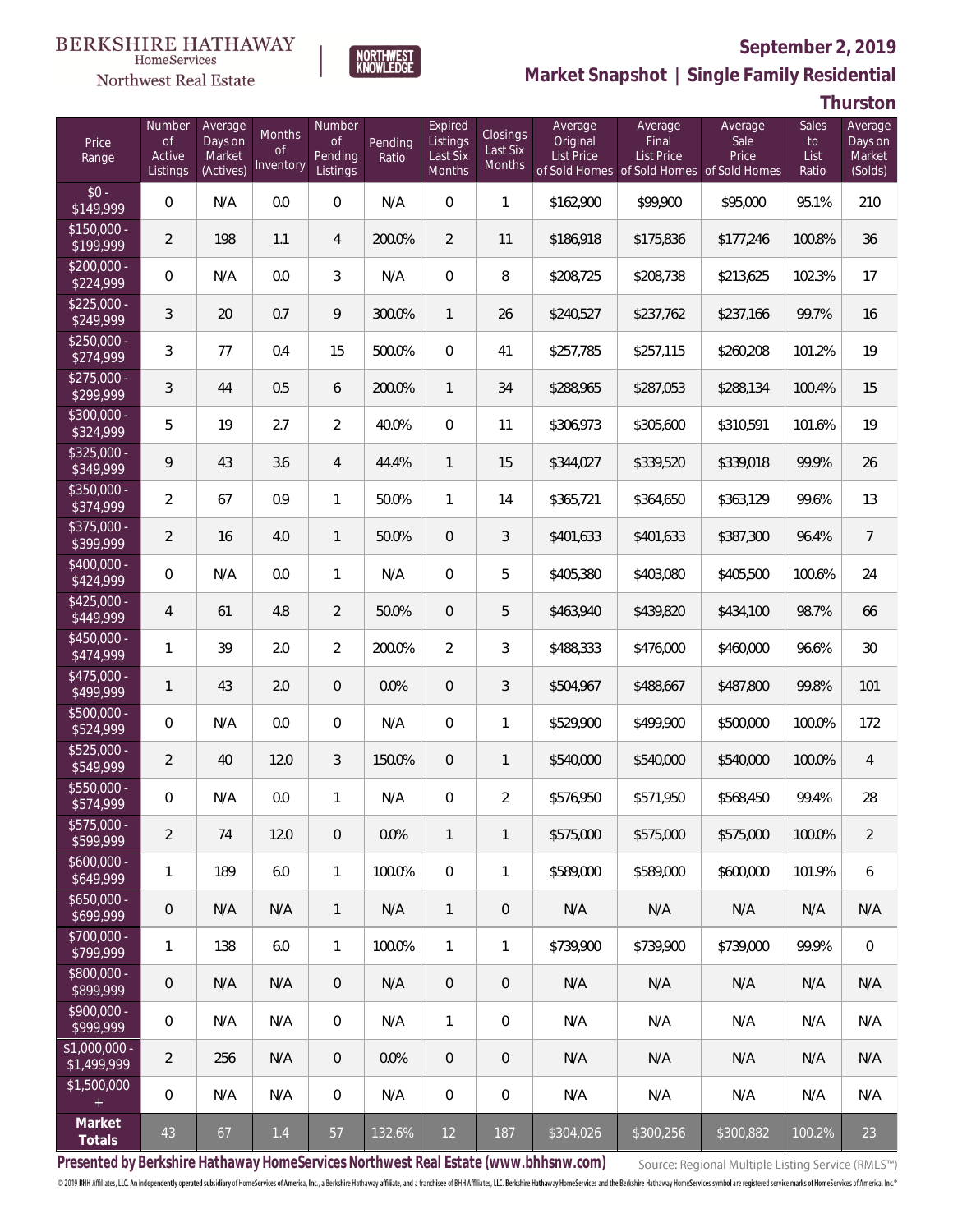

**NORTHWEST**<br>KNOWLEDGE

Northwest Real Estate

**Market Snapshot | Single Family Residential**

**North Gilham**

| Price<br>Range                | Number<br>of<br>Active<br>Listings | Average<br>Days on<br>Market<br>(Actives) | <b>Months</b><br>0f<br>Inventory | Number<br><b>of</b><br>Pending<br>Listings | Pending<br>Ratio | Expired<br>Listings<br>Last Six<br>Months | Closings<br>Last Six<br>Months | Average<br>Original<br><b>List Price</b> | Average<br>Final<br>List Price<br>of Sold Homes of Sold Homes of Sold Homes | Average<br>Sale<br>Price | Sales<br>to<br>List<br>Ratio | Average<br>Days on<br>Market<br>(Solds) |
|-------------------------------|------------------------------------|-------------------------------------------|----------------------------------|--------------------------------------------|------------------|-------------------------------------------|--------------------------------|------------------------------------------|-----------------------------------------------------------------------------|--------------------------|------------------------------|-----------------------------------------|
| $$0 -$<br>\$149,999           | $\overline{0}$                     | N/A                                       | N/A                              | $\overline{0}$                             | N/A              | $\Omega$                                  | $\overline{0}$                 | N/A                                      | N/A                                                                         | N/A                      | N/A                          | N/A                                     |
| $$150,000 -$<br>\$199,999     | 1                                  | 17                                        | 6.0                              | $\overline{0}$                             | 0.0%             | $\overline{0}$                            | 1                              | \$167,500                                | \$150,000                                                                   | \$150,000                | 100.0%                       | 117                                     |
| $$200,000 -$<br>\$224,999     | 0                                  | N/A                                       | N/A                              | $\overline{0}$                             | N/A              | $\overline{0}$                            | $\overline{0}$                 | N/A                                      | N/A                                                                         | N/A                      | N/A                          | N/A                                     |
| $$225,000 -$<br>\$249,999     | 0                                  | N/A                                       | N/A                              | 3                                          | N/A              | $\overline{0}$                            | $\mathbf 0$                    | N/A                                      | N/A                                                                         | N/A                      | N/A                          | N/A                                     |
| $$250,000 -$<br>\$274,999     | $\overline{0}$                     | N/A                                       | 0.0                              | $\mathbf{1}$                               | N/A              | $\overline{0}$                            | 3                              | \$259,933                                | \$256,967                                                                   | \$265,333                | 103.3%                       | 84                                      |
| $$275,000 -$<br>\$299,999     | 1                                  | 93                                        | 0.8                              | 3                                          | 300.0%           | $\overline{0}$                            | 8                              | \$287,288                                | \$283,238                                                                   | \$288,544                | 101.9%                       | 20                                      |
| \$300,000 -<br>\$324,999      | $\overline{2}$                     | 46                                        | 2.0                              | $\overline{0}$                             | 0.0%             | $\overline{0}$                            | 6                              | \$324,483                                | \$319,817                                                                   | \$307,300                | 96.1%                        | 65                                      |
| $$325,000 -$<br>\$349,999     | $\overline{2}$                     | 33                                        | 2.0                              | $\mathbf{1}$                               | 50.0%            | $\overline{0}$                            | 6                              | \$330,767                                | \$330,767                                                                   | \$332,017                | 100.4%                       | 9                                       |
| \$350,000 -<br>\$374,999      | $\overline{0}$                     | N/A                                       | 0.0                              | $\mathbf{1}$                               | N/A              | $\overline{0}$                            | 6                              | \$365,467                                | \$363,800                                                                   | \$364,167                | 100.1%                       | 9                                       |
| \$375,000 -<br>\$399,999      | $\overline{2}$                     | 236                                       | 2.4                              | $\overline{2}$                             | 100.0%           | $\overline{0}$                            | 5                              | \$392,780                                | \$385,780                                                                   | \$382,300                | 99.1%                        | 56                                      |
| \$400,000 -<br>\$424,999      | $\overline{0}$                     | N/A                                       | 0.0                              | $\overline{0}$                             | N/A              | $\overline{0}$                            | 6                              | \$428,400                                | \$414,550                                                                   | \$411,250                | 99.2%                        | 50                                      |
| $$425,000 -$<br>\$449,999     | 1                                  | $\overline{4}$                            | 2.0                              | $\overline{0}$                             | 0.0%             | $\mathbf{1}$                              | 3                              | \$462,633                                | \$434,967                                                                   | \$436,667                | 100.4%                       | 131                                     |
| \$450,000 -<br>\$474,999      | $\overline{2}$                     | 267                                       | 4.0                              | 4                                          | 200.0%           | $\overline{0}$                            | $\mathfrak{Z}$                 | \$479,666                                | \$463,333                                                                   | \$456,667                | 98.6%                        | 147                                     |
| $$475,000 -$<br>\$499,999     | 6                                  | 154                                       | 7.2                              | $\overline{2}$                             | 33.3%            | $\mathbf{1}$                              | 5                              | \$489,980                                | \$479,000                                                                   | \$479,200                | 100.0%                       | 73                                      |
| $$500,000 -$<br>\$524,999     | $\overline{2}$                     | 19                                        | 3.0                              | 3                                          | 150.0%           | $\overline{0}$                            | 4                              | \$522,500                                | \$517,450                                                                   | \$512,375                | 99.0%                        | 23                                      |
| $$525,000 -$<br>\$549,999     | 3                                  | 37                                        | 2.6                              | 3                                          | 100.0%           | $\overline{0}$                            | $\overline{7}$                 | \$569,686                                | \$549,686                                                                   | \$537,217                | 97.7%                        | 40                                      |
| \$550,000 -<br>\$574,999      | $\overline{2}$                     | 39                                        | 2.4                              | $\mathbf{0}$                               | 0.0%             | 0                                         | 5                              | \$564,920                                | \$569,920                                                                   | \$566,960                | 99.5%                        | 20                                      |
| $$575,000 -$<br>\$599,999     | $\overline{2}$                     | 57                                        | 2.0                              | $\theta$                                   | 0.0%             | 2                                         | 6                              | \$592,300                                | \$588,983                                                                   | \$584,233                | 99.2%                        | 24                                      |
| $$600,000 -$<br>\$649,999     | 4                                  | 81                                        | 8.0                              | 0                                          | 0.0%             | $\mathbf{1}$                              | 3                              | \$621,667                                | \$613,000                                                                   | \$610,333                | 99.6%                        | 15                                      |
| $$650,000 -$<br>\$699,999     | 0                                  | N/A                                       | 0.0                              | $\overline{0}$                             | N/A              | $\theta$                                  | 5                              | \$700,780                                | \$683,980                                                                   | \$674,100                | 98.6%                        | 52                                      |
| $$700,000 -$<br>\$799,999     | 3                                  | 85                                        | 3.0                              | 0                                          | 0.0%             | $\overline{0}$                            | 6                              | \$751,150                                | \$751,150                                                                   | \$733,917                | 97.7%                        | 63                                      |
| $$800,000 -$<br>\$899,999     | $\overline{2}$                     | 104                                       | 12.0                             | $\overline{2}$                             | 100.0%           | $\overline{0}$                            | $\mathbf{1}$                   | \$860,000                                | \$860,000                                                                   | \$860,000                | 100.0%                       | 1                                       |
| $$900,000 -$<br>\$999,999     | $\mathbf 0$                        | N/A                                       | 0.0                              | $\boldsymbol{0}$                           | N/A              | $\boldsymbol{0}$                          | $\overline{2}$                 | \$972,500                                | \$947,500                                                                   | \$925,000                | 97.6%                        | 40                                      |
| $$1,000,000 -$<br>\$1,499,999 | $\mathbf 0$                        | N/A                                       | N/A                              | $\overline{0}$                             | N/A              | $\theta$                                  | $\theta$                       | N/A                                      | N/A                                                                         | N/A                      | N/A                          | N/A                                     |
| \$1,500,000<br>$+$            | 0                                  | N/A                                       | N/A                              | $\boldsymbol{0}$                           | N/A              | 0                                         | $\mathbf 0$                    | N/A                                      | N/A                                                                         | N/A                      | N/A                          | N/A                                     |
| Market<br>Totals              | 35                                 | 95                                        | 2.3                              | 25                                         | 71.4%            | 5 <sub>o</sub>                            | 91                             | \$487,011                                | \$479,133                                                                   | \$474,675                | 99.1%                        | 46                                      |

**Presented by Berkshire Hathaway HomeServices Northwest Real Estate (www.bhhsnw.com)**

Source: Regional Multiple Listing Service (RMLS™)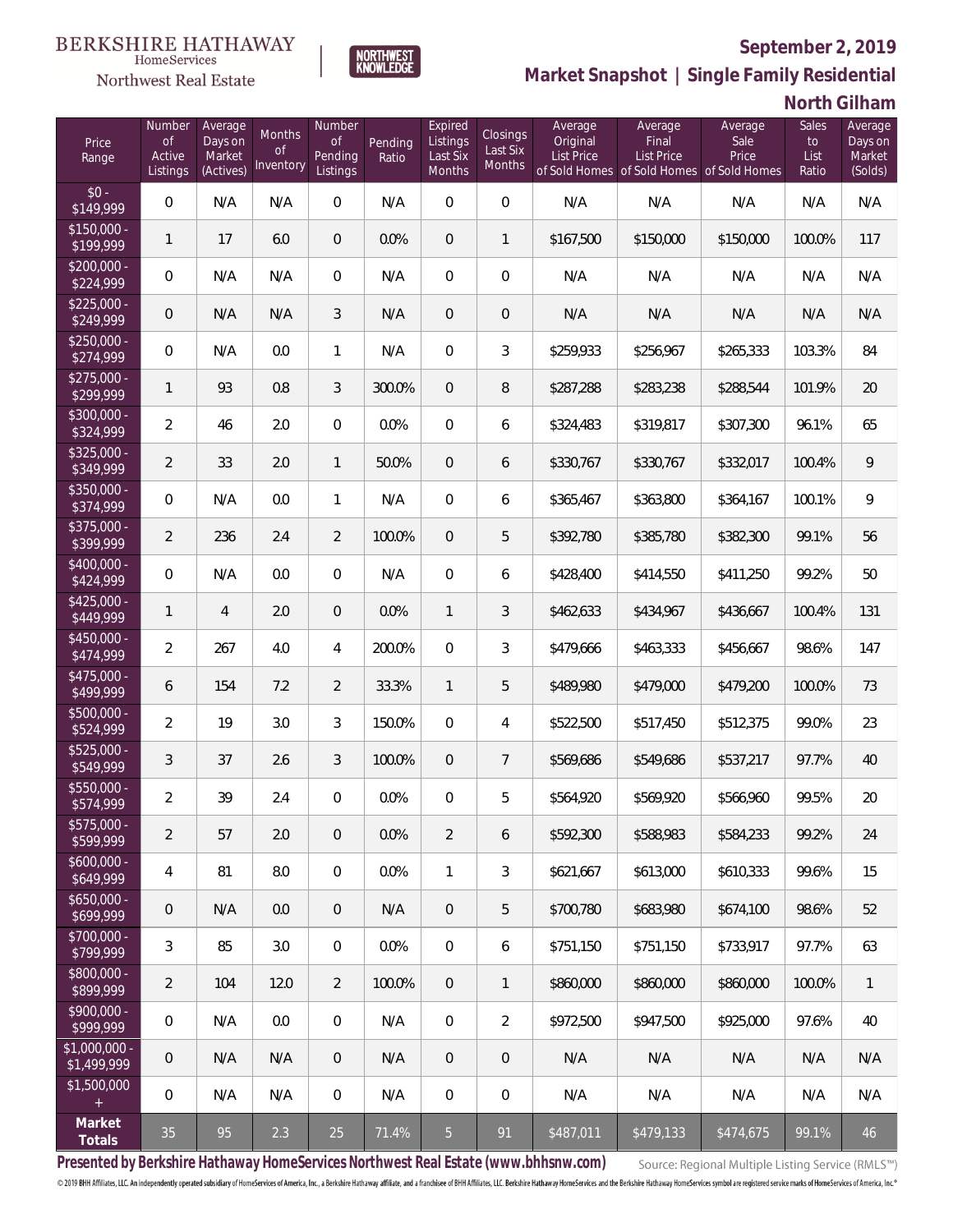**Ferry Street Bridge**



**Market Snapshot | Single Family Residential**

#### HomeServices Northwest Real Estate

| Price<br>Range                | Number<br><b>of</b><br>Active<br>Listings | Average<br>Days on<br>Market<br>(Actives) | Months<br>Οf<br>Inventory | Number<br><b>of</b><br>Pending<br>Listings | Pending<br>Ratio | Expired<br>Listings<br>Last Six<br>Months | Closings<br>Last Six<br>Months | Average<br>Original<br>List Price | Average<br>Final<br>List Price<br>of Sold Homes of Sold Homes of Sold Homes | Average<br>Sale<br>Price | Sales<br>to<br>List<br>Ratio | Average<br>Days on<br>Market<br>(Solds) |
|-------------------------------|-------------------------------------------|-------------------------------------------|---------------------------|--------------------------------------------|------------------|-------------------------------------------|--------------------------------|-----------------------------------|-----------------------------------------------------------------------------|--------------------------|------------------------------|-----------------------------------------|
| $$0 -$<br>\$149,999           | $\overline{0}$                            | N/A                                       | N/A                       | $\overline{0}$                             | N/A              | $\Omega$                                  | $\overline{0}$                 | N/A                               | N/A                                                                         | N/A                      | N/A                          | N/A                                     |
| $$150,000 -$<br>\$199,999     | 0                                         | N/A                                       | 0.0                       | $\overline{0}$                             | N/A              | $\overline{0}$                            | $\mathbf{1}$                   | \$149,900                         | \$149,900                                                                   | \$161,100                | 107.5%                       | 14                                      |
| $$200,000 -$<br>\$224,999     | 0                                         | N/A                                       | 0.0                       | $\overline{0}$                             | N/A              | $\overline{0}$                            | $\overline{2}$                 | \$245,000                         | \$235,000                                                                   | \$200,000                | 85.1%                        | 70                                      |
| $$225,000 -$<br>\$249,999     | 0                                         | N/A                                       | 0.0                       | $\overline{0}$                             | N/A              | $\overline{0}$                            | $7\overline{ }$                | \$255,329                         | \$248,900                                                                   | \$239,829                | 96.4%                        | 37                                      |
| $$250,000 -$<br>\$274,999     | 1                                         | 24                                        | 0.8                       | $\overline{2}$                             | 200.0%           | 3                                         | 8                              | \$264,250                         | \$263,625                                                                   | \$264,063                | 100.2%                       | 12                                      |
| $$275,000 -$<br>\$299,999     | 8                                         | 86                                        | 1.7                       | $\mathbf{1}$                               | 12.5%            | $\overline{0}$                            | 28                             | \$290,218                         | \$284,321                                                                   | \$285,491                | 100.4%                       | 33                                      |
| $$300,000 -$<br>\$324,999     | $\overline{2}$                            | 19                                        | 0.8                       | $\overline{2}$                             | 100.0%           | 3                                         | 15                             | \$316,600                         | \$315,967                                                                   | \$311,960                | 98.7%                        | 28                                      |
| \$325,000 -<br>\$349,999      | 1                                         | 329                                       | 0.2                       | 3                                          | 300.0%           | $\overline{2}$                            | 28                             | \$334,529                         | \$333,436                                                                   | \$333,969                | 100.2%                       | 33                                      |
| \$350,000 -<br>\$374,999      | $\overline{2}$                            | 48                                        | 0.8                       | 5                                          | 250.0%           | $\overline{0}$                            | 15                             | \$366,487                         | \$359,820                                                                   | \$359,569                | 99.9%                        | 28                                      |
| \$375,000 -<br>\$399,999      | 3                                         | 12                                        | 1.4                       | $\overline{2}$                             | 66.7%            | $\mathbf{1}$                              | 13                             | \$389,477                         | \$386,777                                                                   | \$386,112                | 99.8%                        | $8\,$                                   |
| \$400,000 -<br>\$424,999      | 0                                         | N/A                                       | 0.0                       | 5                                          | N/A              | $\overline{0}$                            | 11                             | \$414,073                         | \$410,472                                                                   | \$410,536                | 100.0%                       | 27                                      |
| $$425,000 -$<br>\$449,999     | 4                                         | 21                                        | 2.4                       | $\overline{4}$                             | 100.0%           | $\mathbf{1}$                              | 10                             | \$430,270                         | \$428,480                                                                   | \$435,000                | 101.5%                       | 13                                      |
| \$450,000 -<br>\$474,999      | 1                                         | 101                                       | 0.9                       | $\mathbf{1}$                               | 100.0%           | $\overline{0}$                            | $\overline{7}$                 | \$475,200                         | \$467,571                                                                   | \$455,714                | 97.5%                        | 46                                      |
| $$475,000 -$<br>\$499,999     | $\overline{2}$                            | 11                                        | 2.0                       | 4                                          | 200.0%           | $\overline{0}$                            | 6                              | \$490,550                         | \$488,283                                                                   | \$485,550                | 99.4%                        | 11                                      |
| $$500,000 -$<br>\$524,999     | 3                                         | 53                                        | 3.0                       | $\overline{2}$                             | 66.7%            | $\overline{0}$                            | 6                              | \$525,783                         | \$523,117                                                                   | \$515,125                | 98.5%                        | 32                                      |
| $$525,000 -$<br>\$549,999     | 4                                         | 53                                        | 6.0                       | $\overline{0}$                             | 0.0%             | $\mathbf{1}$                              | $\overline{4}$                 | \$558,450                         | \$545,950                                                                   | \$533,550                | 97.7%                        | 43                                      |
| \$550,000 -<br>\$574,999      | 0                                         | N/A                                       | $0.0\,$                   | 4                                          | N/A              | 0                                         | 3                              | \$564,933                         | \$564,933                                                                   | \$554,667                | 98.2%                        | 27                                      |
| $$575,000 -$<br>\$599,999     | 3                                         | 33                                        | 3.6                       | $\overline{0}$                             | 0.0%             | $\mathbf 0$                               | 5                              | \$587,960                         | \$587,960                                                                   | \$591,540                | 100.6%                       | 10                                      |
| $$600,000 -$<br>\$649,999     | 4                                         | 103                                       | 4.0                       | $\mathbf{1}$                               | 25.0%            | $\overline{0}$                            | 6                              | \$638,050                         | \$632,233                                                                   | \$628,233                | 99.4%                        | 25                                      |
| $$650,000 -$<br>\$699,999     | 1                                         | 25                                        | 2.0                       | $\overline{2}$                             | 200.0%           | $\overline{0}$                            | 3                              | \$694,167                         | \$684,133                                                                   | \$676.733                | 98.9%                        | 37                                      |
| \$700,000 -<br>\$799,999      | 0                                         | N/A                                       | 0.0                       | $\mathbf{1}$                               | N/A              | $\mathbf{1}$                              | $\overline{2}$                 | \$882,500                         | \$777,500                                                                   | \$725,000                | 93.2%                        | 222                                     |
| \$800,000 -<br>\$899,999      | 0                                         | N/A                                       | 0.0                       | $\overline{0}$                             | N/A              | $\mathbf 0$                               | $\mathfrak{Z}$                 | \$836,300                         | \$836,300                                                                   | \$827,667                | 99.0%                        | 21                                      |
| $$900,000 -$<br>\$999,999     | 2                                         | 83                                        | N/A                       | $\mathbf 0$                                | 0.0%             | 0                                         | $\mathbf 0$                    | N/A                               | N/A                                                                         | N/A                      | N/A                          | N/A                                     |
| $$1,000,000 -$<br>\$1,499,999 | 0                                         | N/A                                       | 0.0                       | $\mathbf{1}$                               | N/A              | 0                                         | $\mathbf{1}$                   | \$1,179,500                       | \$1,179,500                                                                 | \$1,179,500              | 100.0%                       | $\overline{2}$                          |
| \$1,500,000<br>$+$            | $\overline{0}$                            | N/A                                       | N/A                       | $\boldsymbol{0}$                           | N/A              | $\mathbf 0$                               | $\mathbf 0$                    | N/A                               | N/A                                                                         | N/A                      | N/A                          | N/A                                     |
| Market<br>Totals              | 41                                        | 61                                        | 1.3                       | 40                                         | 97.6%            | 12                                        | 184                            | \$401,403                         | \$396,643                                                                   | \$394,117                | 99.4%                        | 29                                      |

**Presented by Berkshire Hathaway HomeServices Northwest Real Estate (www.bhhsnw.com)**

Source: Regional Multiple Listing Service (RMLS™)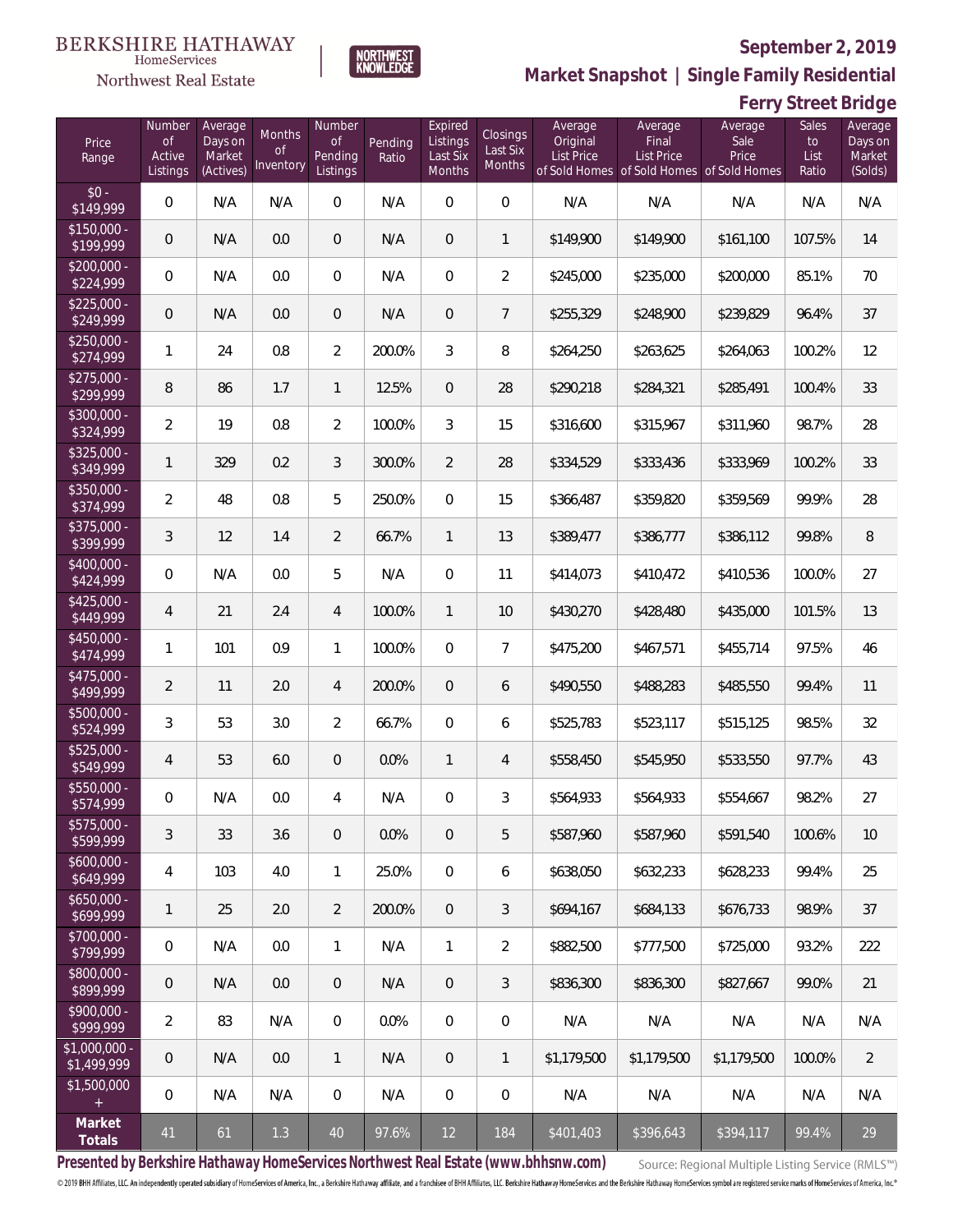#### BERKSHIRE HATHAWAY HomeServices

# Northwest Real Estate



# **September 2, 2019**

**Market Snapshot | Single Family Residential**

**East Eugene**

| Price<br>Range                | Number<br><b>of</b><br>Active<br>Listings | Average<br>Days on<br>Market<br>(Actives) | Months<br>Οf<br>Inventory | Number<br><b>of</b><br>Pending<br>Listings | Pending<br>Ratio | Expired<br>Listings<br>Last Six<br>Months | <b>Closings</b><br>Last Six<br>Months | Average<br>Original<br><b>List Price</b> | Average<br>Final<br>List Price<br>of Sold Homes of Sold Homes of Sold Homes | Average<br>Sale<br>Price | Sales<br>to<br>List<br>Ratio | Average<br>Days on<br>Market<br>(Solds) |
|-------------------------------|-------------------------------------------|-------------------------------------------|---------------------------|--------------------------------------------|------------------|-------------------------------------------|---------------------------------------|------------------------------------------|-----------------------------------------------------------------------------|--------------------------|------------------------------|-----------------------------------------|
| $$0 -$<br>\$149,999           | 0                                         | N/A                                       | 0.0                       | $\overline{0}$                             | N/A              | $\Omega$                                  | 3                                     | \$86,367                                 | \$86,367                                                                    | \$67,833                 | 78.5%                        | 30                                      |
| $$150,000 -$<br>\$199,999     | 0                                         | N/A                                       | 0.0                       | $\overline{2}$                             | N/A              | $\overline{0}$                            | $\overline{4}$                        | \$174,700                                | \$174,700                                                                   | \$180,225                | 103.2%                       | 6                                       |
| $$200,000 -$<br>\$224,999     | 1                                         | $\overline{7}$                            | 3.0                       | $\overline{0}$                             | 0.0%             | $\overline{0}$                            | $\overline{2}$                        | \$217,500                                | \$217,500                                                                   | \$211,250                | 97.1%                        | 8                                       |
| $$225,000 -$<br>\$249,999     | 0                                         | N/A                                       | 0.0                       | $\mathbf{1}$                               | N/A              | $\mathbf{1}$                              | $\overline{4}$                        | \$227,250                                | \$227,250                                                                   | \$233,125                | 102.6%                       | $\overline{7}$                          |
| $$250,000 -$<br>\$274,999     | 0                                         | N/A                                       | 0.0                       | $\overline{2}$                             | N/A              | $\overline{0}$                            | 10                                    | \$264,760                                | \$264,760                                                                   | \$259,200                | 97.9%                        | 49                                      |
| $$275,000 -$<br>\$299,999     | $\overline{2}$                            | 12                                        | 1.2                       | 5                                          | 250.0%           | $\overline{2}$                            | 10                                    | \$287,956                                | \$285,856                                                                   | \$288,606                | 101.0%                       | 45                                      |
| \$300,000 -<br>\$324,999      | 1                                         | 70                                        | 0.4                       | $\mathbf{1}$                               | 100.0%           | $\mathbf{1}$                              | 17                                    | \$310,718                                | \$308,335                                                                   | \$309,574                | 100.4%                       | 16                                      |
| $$325,000 -$<br>\$349,999     | 3                                         | 9                                         | 0.9                       | $\overline{7}$                             | 233.3%           | $\overline{0}$                            | 19                                    | \$323,405                                | \$325,347                                                                   | \$333,332                | 102.5%                       | 19                                      |
| \$350,000 -<br>\$374,999      | 3                                         | 24                                        | 1.3                       | 5                                          | 166.7%           | $\mathbf{0}$                              | 14                                    | \$368,771                                | \$365,629                                                                   | \$358,441                | 98.0%                        | 24                                      |
| \$375,000 -<br>\$399,999      | $\overline{7}$                            | 30                                        | 2.6                       | $\overline{2}$                             | 28.6%            | $\overline{2}$                            | 16                                    | \$394,138                                | \$386,850                                                                   | \$387,350                | 100.1%                       | 27                                      |
| \$400,000 -<br>\$424,999      | 1                                         | 220                                       | 0.4                       | $\overline{2}$                             | 200.0%           | $\overline{2}$                            | 14                                    | \$415,743                                | \$413,343                                                                   | \$414,004                | 100.2%                       | 24                                      |
| $$425,000 -$<br>\$449,999     | 5                                         | 42                                        | 3.0                       | $\overline{4}$                             | 80.0%            | $\overline{0}$                            | 10                                    | \$434,600                                | \$430,500                                                                   | \$431,600                | 100.3%                       | 20                                      |
| \$450,000 -<br>\$474,999      | 1                                         | 54                                        | 0.6                       | $\mathbf{1}$                               | 100.0%           | $\overline{2}$                            | 10                                    | \$475,580                                | \$468,180                                                                   | \$461,874                | 98.7%                        | 76                                      |
| $$475,000 -$<br>\$499,999     | 7                                         | 44                                        | 3.8                       | $\overline{4}$                             | 57.1%            | $\overline{2}$                            | 11                                    | \$500,800                                | \$490,273                                                                   | \$486,091                | 99.1%                        | 24                                      |
| $$500,000 -$<br>\$524,999     | 0                                         | N/A                                       | 0.0                       | $\overline{0}$                             | N/A              | $\overline{0}$                            | $\overline{7}$                        | \$538,971                                | \$530,400                                                                   | \$511,629                | 96.5%                        | 31                                      |
| $$525,000 -$<br>\$549,999     | 3                                         | 69                                        | 9.0                       | $\overline{4}$                             | 133.3%           | $\mathbf{1}$                              | $\overline{2}$                        | \$537,000                                | \$537,000                                                                   | \$528,500                | 98.4%                        | 5                                       |
| \$550,000 -<br>\$574,999      | 3                                         | 88                                        | 3.6                       | 0                                          | 0.0%             | $\overline{0}$                            | 5                                     | \$577,380                                | \$564,580                                                                   | \$561,600                | 99.5%                        | 13                                      |
| \$575,000 -<br>\$599,999      | 3                                         | 72                                        | 9.0                       | 3                                          | 100.0%           | $\overline{0}$                            | $\overline{2}$                        | \$627,000                                | \$605,000                                                                   | \$587,000                | 97.0%                        | 107                                     |
| $$600,000 -$<br>\$649,999     | 2                                         | 81                                        | 2.0                       | $\mathbf{1}$                               | 50.0%            | $\mathbf 0$                               | 6                                     | \$675,317                                | \$644,483                                                                   | \$619,067                | 96.1%                        | 47                                      |
| $$650,000 -$<br>\$699,999     | $\overline{4}$                            | 36                                        | 8.0                       | 3                                          | 75.0%            | $\mathbf{1}$                              | 3                                     | \$671,667                                | \$676,667                                                                   | \$666,667                | 98.5%                        | 20                                      |
| $$700,000 -$<br>\$799,999     | 4                                         | 66                                        | 2.7                       | $\overline{0}$                             | 0.0%             | 4                                         | 9                                     | \$731,389                                | \$731,389                                                                   | \$741,778                | 101.4%                       | 24                                      |
| $$800,000 -$<br>\$899,999     | 1                                         | 17                                        | 2.0                       | $\mathbf{1}$                               | 100.0%           | $\overline{0}$                            | 3                                     | \$899,000                                | \$879,000                                                                   | \$872,167                | 99.2%                        | 89                                      |
| $$900,000 -$<br>\$999,999     | 1                                         | 39                                        | 6.0                       | $\overline{0}$                             | 0.0%             | $\mathbf 0$                               | 1                                     | \$925,000                                | \$925,000                                                                   | \$925,000                | 100.0%                       | $\mathbf 0$                             |
| $$1,000,000 -$<br>\$1,499,999 | $\overline{2}$                            | 20                                        | 2.4                       | $\overline{2}$                             | 100.0%           | $\overline{0}$                            | 5                                     | \$1,309,000                              | \$1,309,000                                                                 | \$1,228,500              | 93.9%                        | 35                                      |
| \$1,500,000<br>$+$            | 1                                         | 115                                       | 6.0                       | $\mathbf 0$                                | 0.0%             | $\boldsymbol{0}$                          | $\mathbf{1}$                          | \$2,595,000                              | \$2,595,000                                                                 | \$2,695,000              | 103.9%                       | 8                                       |
| Market<br>Totals              | 55                                        | 48                                        | 1.8                       | 50                                         | 90.9%            | 18                                        | 188                                   | \$455,080                                | \$450,572                                                                   | \$447,005                | 99.2%                        | 30                                      |

**Presented by Berkshire Hathaway HomeServices Northwest Real Estate (www.bhhsnw.com)**

Source: Regional Multiple Listing Service (RMLS™)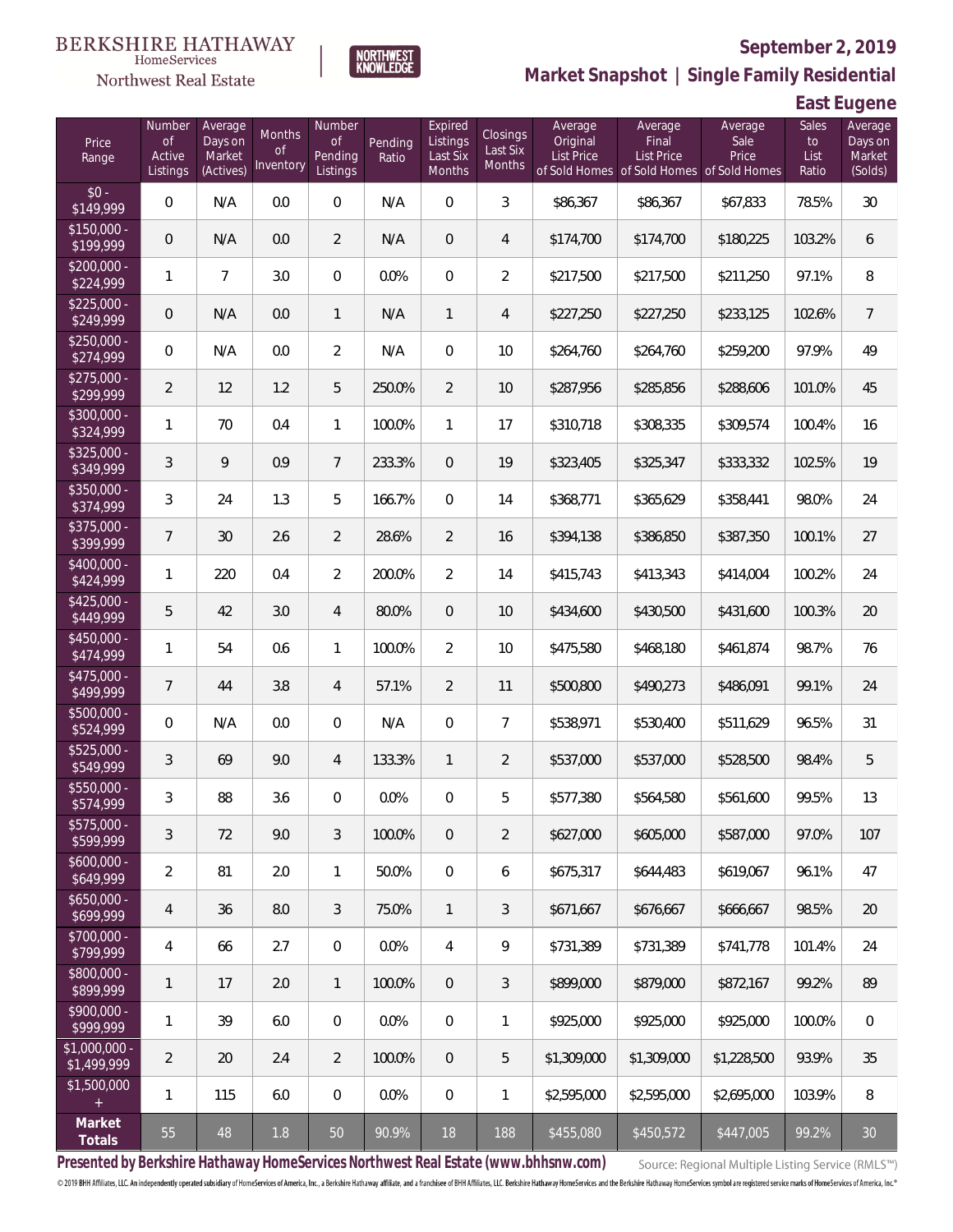

HomeServices Northwest Real Estate

**Market Snapshot | Single Family Residential**

# **Southwest Eugene**

| Price<br>Range                | Number<br>of<br>Active<br>Listings | Average<br>Days on<br>Market<br>(Actives) | Months<br>Οf<br>Inventory | Number<br><b>of</b><br>Pending<br>Listings | Pending<br>Ratio | Expired<br>Listings<br>Last Six<br>Months | Closings<br>Last Six<br>Months | Average<br>Original<br><b>List Price</b> | Average<br>Final<br>List Price | Average<br>Sale<br>Price<br>of Sold Homes of Sold Homes of Sold Homes | Sales<br>to<br>List<br>Ratio | Average<br>Days on<br>Market<br>(Solds) |
|-------------------------------|------------------------------------|-------------------------------------------|---------------------------|--------------------------------------------|------------------|-------------------------------------------|--------------------------------|------------------------------------------|--------------------------------|-----------------------------------------------------------------------|------------------------------|-----------------------------------------|
| $$0 -$<br>\$149,999           | $\overline{0}$                     | N/A                                       | N/A                       | $\overline{0}$                             | N/A              | $\overline{0}$                            | $\overline{0}$                 | N/A                                      | N/A                            | N/A                                                                   | N/A                          | N/A                                     |
| $$150,000 -$<br>\$199,999     | 0                                  | N/A                                       | 0.0                       | $\overline{0}$                             | N/A              | $\overline{0}$                            | $\overline{2}$                 | \$195,675                                | \$190,675                      | \$189,250                                                             | 99.3%                        | 35                                      |
| $$200,000 -$<br>\$224,999     | $\overline{0}$                     | N/A                                       | 0.0                       | $\mathbf{1}$                               | N/A              | $\overline{0}$                            | $\overline{4}$                 | \$202,875                                | \$201,625                      | \$208,975                                                             | 103.6%                       | 22                                      |
| $$225,000 -$<br>\$249,999     | 4                                  | 58                                        | 2.0                       | $\overline{0}$                             | 0.0%             | $\mathbf{1}$                              | 12                             | \$243,350                                | \$237,017                      | \$237,258                                                             | 100.1%                       | 24                                      |
| $$250,000 -$<br>\$274,999     | $\overline{2}$                     | 81                                        | 0.8                       | $\mathbf{1}$                               | 50.0%            | $\overline{0}$                            | 15                             | \$265,565                                | \$262,318                      | \$263,199                                                             | 100.3%                       | 26                                      |
| $$275,000 -$<br>\$299,999     | 8                                  | 47                                        | 2.5                       | 3                                          | 37.5%            | $\mathbf{1}$                              | 19                             | \$292,384                                | \$287,753                      | \$289,395                                                             | 100.6%                       | 18                                      |
| $$300,000 -$<br>\$324,999     | $\overline{0}$                     | N/A                                       | 0.0                       | 6                                          | N/A              | $\mathbf{1}$                              | 16                             | \$316,106                                | \$313,919                      | \$312,292                                                             | 99.5%                        | 21                                      |
| $$325,000 -$<br>\$349,999     | 8                                  | 16                                        | 2.8                       | 9                                          | 112.5%           | $\overline{0}$                            | 17                             | \$338,504                                | \$334,393                      | \$335,469                                                             | 100.3%                       | 22                                      |
| $$350,000 -$<br>\$374,999     | 6                                  | 64                                        | 1.6                       | 3                                          | 50.0%            | $\overline{0}$                            | 22                             | \$359,664                                | \$358,182                      | \$360,479                                                             | 100.6%                       | 13                                      |
| $$375,000 -$<br>\$399,999     | 12                                 | 27                                        | 3.4                       | 11                                         | 91.7%            | $\mathbf{1}$                              | 21                             | \$392,590                                | \$384,905                      | \$387,011                                                             | 100.5%                       | 54                                      |
| $$400,000 -$<br>\$424,999     | 8                                  | 32                                        | 1.8                       | 6                                          | 75.0%            | $\mathbf{1}$                              | 26                             | \$416,331                                | \$411,008                      | \$410,708                                                             | 99.9%                        | 32                                      |
| $$425,000 -$<br>\$449,999     | 3                                  | 68                                        | 1.3                       | 4                                          | 133.3%           | $\mathfrak{Z}$                            | 14                             | \$449,546                                | \$442,764                      | \$439,089                                                             | 99.2%                        | 72                                      |
| $$450,000 -$<br>\$474,999     | 6                                  | 50                                        | 3.0                       | 3                                          | 50.0%            | 5                                         | 12                             | \$471,392                                | \$465,971                      | \$465,083                                                             | 99.8%                        | 50                                      |
| $$475,000 -$<br>\$499,999     | $\overline{7}$                     | 87                                        | 4.2                       | $\overline{2}$                             | 28.6%            | $\overline{0}$                            | 10                             | \$492,490                                | \$486,390                      | \$490,390                                                             | 100.8%                       | 30                                      |
| $$500,000 -$<br>\$524,999     | 3                                  | 33                                        | 3.6                       | $\mathbf{1}$                               | 33.3%            | $\overline{0}$                            | 5                              | \$568,600                                | \$521,800                      | \$513,800                                                             | 98.5%                        | 63                                      |
| \$525,000 -<br>\$549,999      | $\overline{7}$                     | 88                                        | 6.0                       | $\overline{2}$                             | 28.6%            | $\overline{0}$                            | $7\phantom{.0}$                | \$558,214                                | \$546,057                      | \$533,857                                                             | 97.8%                        | 42                                      |
| $$550,000 -$<br>\$574,999     | $\overline{4}$                     | 57                                        | 2.4                       | $\mathbf{1}$                               | 25.0%            | $\mathbf{1}$                              | 10                             | \$589,540                                | \$572,640                      | \$560,700                                                             | 97.9%                        | 51                                      |
| $$575,000 -$<br>\$599,999     | 0                                  | N/A                                       | 0.0                       | 3                                          | N/A              | $\mathbf{1}$                              | 9                              | \$617,111                                | \$605,333                      | \$586,611                                                             | 96.9%                        | 56                                      |
| $$600,000 -$<br>\$649,999     | $\overline{7}$                     | 56                                        | 3.5                       | $\overline{2}$                             | 28.6%            | $\mathbf{1}$                              | 12                             | \$629,658                                | \$627,992                      | \$622,054                                                             | 99.1%                        | 35                                      |
| $$650,000 -$<br>\$699,999     | 5                                  | 61                                        | 4.3                       | $\overline{0}$                             | 0.0%             | 5                                         | $\overline{7}$                 | \$682,343                                | \$672,700                      | \$661,429                                                             | 98.3%                        | 39                                      |
| \$700,000 -<br>\$799,999      | $\overline{7}$                     | 92                                        | 5.3                       | $\mathbf 0$                                | 0.0%             | $\overline{4}$                            | 8                              | \$773,625                                | \$751,863                      | \$732,375                                                             | 97.4%                        | 105                                     |
| $$800,000 -$<br>\$899,999     | 3                                  | 64                                        | 9.0                       | $\mathbf{1}$                               | 33.3%            | $\overline{0}$                            | $\overline{2}$                 | \$882,250                                | \$882,250                      | \$872,750                                                             | 98.9%                        | 43                                      |
| $$900,000 -$<br>\$999,999     | $\overline{2}$                     | 109                                       | 12.0                      | $\overline{0}$                             | 0.0%             | $\mathbf{1}$                              | 1                              | \$895,000                                | \$895,000                      | \$920,000                                                             | 102.8%                       | $\sqrt{3}$                              |
| $$1,000,000$ -<br>\$1,499,999 | 6                                  | 269                                       | 12.0                      | $\overline{0}$                             | 0.0%             | $\mathbf 0$                               | $\mathfrak{Z}$                 | \$1,240,000                              | \$1,240,000                    | \$1,225,000                                                           | 98.8%                        | 78                                      |
| \$1,500,000<br>$+$            | $\overline{2}$                     | 126                                       | N/A                       | $\mathbf 0$                                | 0.0%             | $\mathbf 0$                               | $\mathbf 0$                    | N/A                                      | N/A                            | N/A                                                                   | N/A                          | N/A                                     |
| Market<br>Totals              | 110                                | 68                                        | 2.6                       | 59                                         | 53.6%            | 26                                        | 254                            | \$438,707                                | \$431,850                      | \$429,380                                                             | 99.4%                        | 37                                      |

**Presented by Berkshire Hathaway HomeServices Northwest Real Estate (www.bhhsnw.com)**

Source: Regional Multiple Listing Service (RMLS™)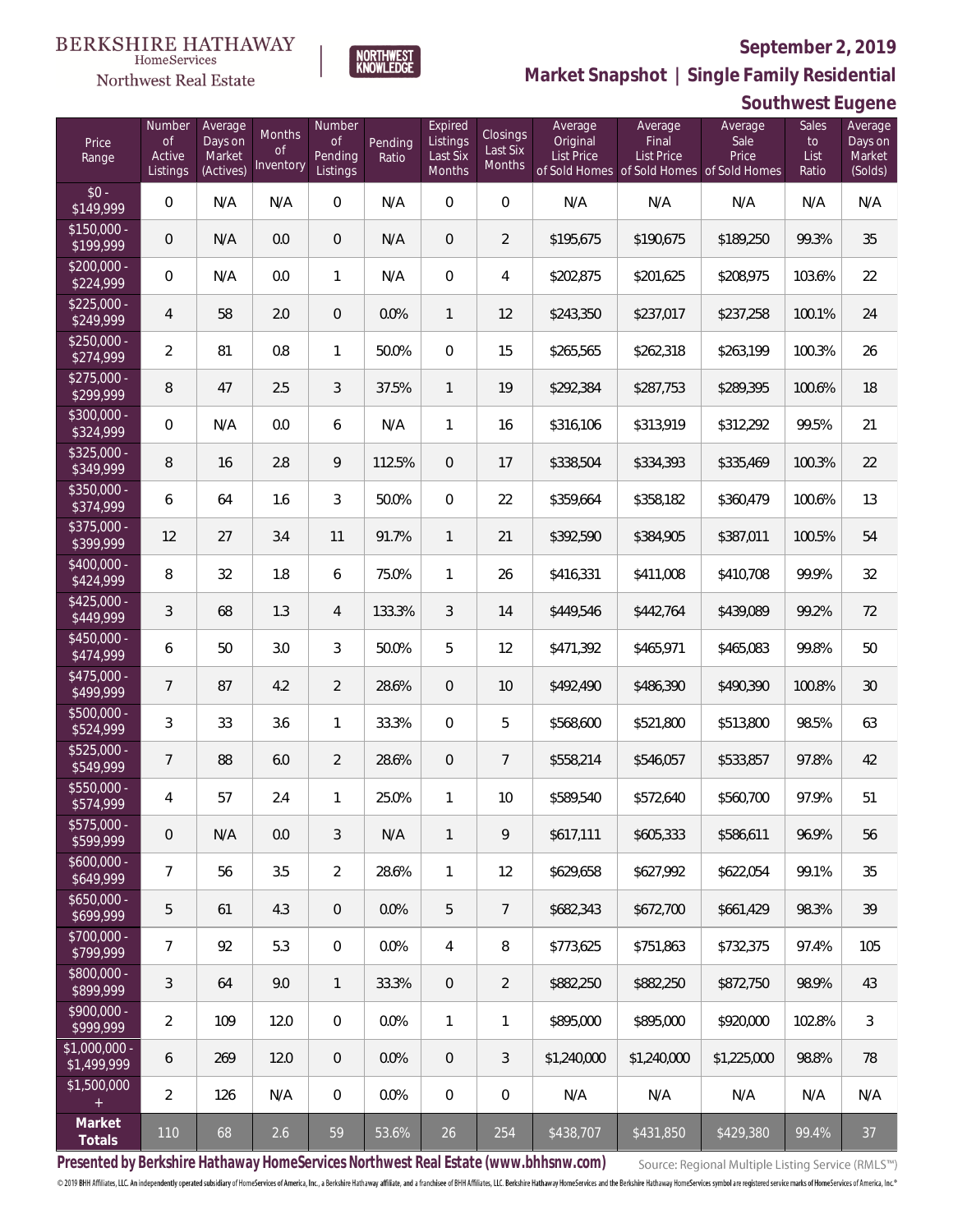

HomeServices Northwest Real Estate

**Market Snapshot | Single Family Residential**

## **West Eugene**

| Price<br>Range               | Number<br>of<br>Active<br>Listings | Average<br>Days on<br>Market<br>(Actives) | <b>Months</b><br>0f<br>Inventory | Number<br>Οf<br>Pending<br>Listings | Pending<br>Ratio | Expired<br>Listings<br>Last Six<br>Months | <b>Closings</b><br>Last Six<br>Months | Average<br>Original<br><b>List Price</b> | Average<br>Final<br><b>List Price</b><br>of Sold Homes of Sold Homes of Sold Homes | Average<br>Sale<br>Price | Sales<br>to<br>List<br>Ratio | Average<br>Days on<br>Market<br>(Solds) |
|------------------------------|------------------------------------|-------------------------------------------|----------------------------------|-------------------------------------|------------------|-------------------------------------------|---------------------------------------|------------------------------------------|------------------------------------------------------------------------------------|--------------------------|------------------------------|-----------------------------------------|
| $$0 -$<br>\$149,999          | $\overline{0}$                     | N/A                                       | N/A                              | $\mathbf{1}$                        | N/A              | $\Omega$                                  | $\overline{0}$                        | N/A                                      | N/A                                                                                | N/A                      | N/A                          | N/A                                     |
| $$150,000 -$<br>\$199,999    | $\overline{2}$                     | 27                                        | 1.3                              | $\overline{0}$                      | 0.0%             | $\overline{0}$                            | 9                                     | \$176,078                                | \$174,200                                                                          | \$172,872                | 99.2%                        | 19                                      |
| $$200,000 -$<br>\$224,999    | 1                                  | 87                                        | 2.0                              | $\overline{0}$                      | 0.0%             | $\overline{0}$                            | 3                                     | \$231,333                                | \$218,000                                                                          | \$220,700                | 101.2%                       | 46                                      |
| $$225,000 -$<br>\$249,999    | 5                                  | 30                                        | 2.3                              | 5                                   | 100.0%           | $\overline{0}$                            | 13                                    | \$241,123                                | \$235,592                                                                          | \$236,338                | 100.3%                       | 14                                      |
| $$250,000 -$<br>\$274,999    | 4                                  | 33                                        | 1.3                              | $\overline{4}$                      | 100.0%           | $\Omega$                                  | 19                                    | \$257,832                                | \$258,889                                                                          | \$260,921                | 100.8%                       | 27                                      |
| $$275,000 -$<br>\$299,999    | 0                                  | N/A                                       | 0.0                              | $\overline{2}$                      | N/A              | $\overline{0}$                            | 10                                    | \$280,365                                | \$278,875                                                                          | \$288,700                | 103.5%                       | 18                                      |
| $$300,000 -$<br>\$324,999    | 0                                  | N/A                                       | 0.0                              | $\overline{0}$                      | N/A              | $\Omega$                                  | 12                                    | \$305,863                                | \$302,121                                                                          | \$307,781                | 101.9%                       | 12                                      |
| $$325,000 -$<br>\$349,999    | 1                                  | 84                                        | 0.7                              | $\overline{0}$                      | 0.0%             | $\Omega$                                  | 9                                     | \$336,533                                | \$329,200                                                                          | \$333,989                | 101.5%                       | 23                                      |
| $$350,000 -$<br>\$374,999    | 1                                  | 83                                        | 1.0                              | $\mathbf{1}$                        | 100.0%           | $\Omega$                                  | 6                                     | \$364,000                                | \$364,000                                                                          | \$359,417                | 98.7%                        | $\overline{7}$                          |
| $$375,000 -$<br>\$399,999    | $\overline{2}$                     | 26                                        | N/A                              | $\overline{0}$                      | 0.0%             | $\Omega$                                  | $\overline{0}$                        | N/A                                      | N/A                                                                                | N/A                      | N/A                          | N/A                                     |
| $$400,000 -$<br>\$424,999    | $\overline{a}$                     | 20                                        | 12.0                             | $\overline{0}$                      | 0.0%             | $\Omega$                                  | $\mathbf{1}$                          | \$425,000                                | \$425,000                                                                          | \$401,550                | 94.5%                        | 16                                      |
| $$425,000 -$<br>\$449,999    | 0                                  | N/A                                       | 0.0                              | $\mathbf{1}$                        | N/A              | $\Omega$                                  | 3                                     | \$418,333                                | \$418,333                                                                          | \$430,667                | 102.9%                       | 5                                       |
| \$450,000 -<br>\$474,999     | 1                                  | 59                                        | 6.0                              | $\overline{2}$                      | 200.0%           | $\mathbf{1}$                              | 1                                     | \$525,000                                | \$475,000                                                                          | \$465,000                | 97.9%                        | 279                                     |
| $$475,000 -$<br>\$499,999    | 3                                  | 60                                        | 4.5                              | $\overline{2}$                      | 66.7%            | $\mathbf{1}$                              | $\overline{4}$                        | \$488,675                                | \$488,675                                                                          | \$489,425                | 100.2%                       | 57                                      |
| $$500,000 -$<br>\$524,999    | $\overline{0}$                     | N/A                                       | 0.0                              | $\overline{0}$                      | N/A              | $\Omega$                                  | 1                                     | \$540,000                                | \$520,000                                                                          | \$504,000                | 96.9%                        | 185                                     |
| $$525,000 -$<br>\$549,999    | 3                                  | 46                                        | N/A                              | $\overline{0}$                      | 0.0%             | $\overline{0}$                            | $\theta$                              | N/A                                      | N/A                                                                                | N/A                      | N/A                          | N/A                                     |
| \$550,000 -<br>\$574,999     | 0                                  | N/A                                       | 0.0                              | $\mathbf{0}$                        | N/A              | 1                                         | 1                                     | \$585,000                                | \$585,000                                                                          | \$565,500                | 96.7%                        | 9                                       |
| $$575,000 -$<br>\$599,999    | $\overline{2}$                     | 92                                        | N/A                              | $\theta$                            | 0.0%             | $\mathbf 0$                               | $\theta$                              | N/A                                      | N/A                                                                                | N/A                      | N/A                          | N/A                                     |
| $$600,000 -$<br>\$649,999    | $\overline{2}$                     | 79                                        | N/A                              | $\boldsymbol{0}$                    | 0.0%             | $\overline{0}$                            | $\mathbf 0$                           | N/A                                      | N/A                                                                                | N/A                      | N/A                          | N/A                                     |
| $$650,000 -$<br>\$699,999    | $\mathbf 0$                        | N/A                                       | N/A                              | $\overline{0}$                      | N/A              | $\mathbf{1}$                              | $\sqrt{2}$                            | N/A                                      | N/A                                                                                | N/A                      | N/A                          | N/A                                     |
| $$700,000 -$<br>\$799,999    | $\boldsymbol{0}$                   | N/A                                       | 0.0                              | $\boldsymbol{0}$                    | N/A              | $\mathbf{1}$                              | $\mathbf{1}$                          | \$750,000                                | \$750,000                                                                          | \$730,000                | 97.3%                        | 10                                      |
| $$800,000 -$<br>\$899,999    | 1                                  | 5                                         | N/A                              | $\overline{0}$                      | 0.0%             | $\mathbf{1}$                              | $\sqrt{2}$                            | N/A                                      | N/A                                                                                | N/A                      | N/A                          | N/A                                     |
| $$900,000 -$<br>\$999,999    | 0                                  | N/A                                       | N/A                              | $\boldsymbol{0}$                    | N/A              | $\boldsymbol{0}$                          | $\mathbf 0$                           | N/A                                      | N/A                                                                                | N/A                      | N/A                          | N/A                                     |
| \$1,000,000 -<br>\$1,499,999 | $\theta$                           | N/A                                       | N/A                              | $\overline{0}$                      | N/A              | 0                                         | $\theta$                              | N/A                                      | N/A                                                                                | N/A                      | N/A                          | N/A                                     |
| \$1,500,000<br>$+$           | $\mathbf 0$                        | N/A                                       | N/A                              | 0                                   | N/A              | 0                                         | $\mathbf 0$                           | N/A                                      | N/A                                                                                | N/A                      | N/A                          | N/A                                     |
| Market<br>Totals             | 30                                 | 47                                        | 1.9                              | 18                                  | 60.0%            | 6 <sup>1</sup>                            | 93                                    | \$301,437                                | \$298,162                                                                          | \$300,068                | 100.6%                       | 25                                      |

**Presented by Berkshire Hathaway HomeServices Northwest Real Estate (www.bhhsnw.com)**

Source: Regional Multiple Listing Service (RMLS™)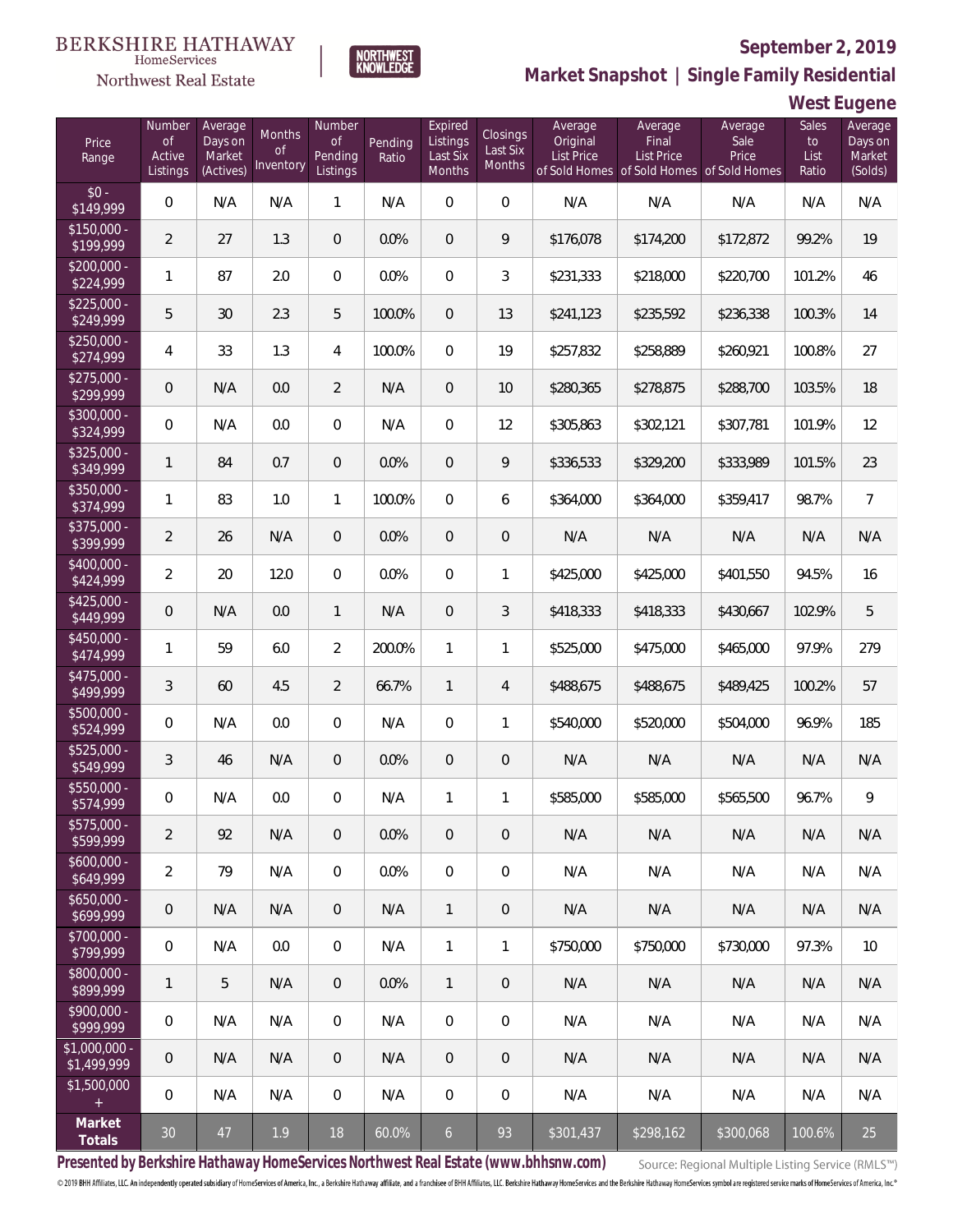#### **BERKSHIRE HATHAWAY** HomeServices

# Northwest Real Estate



# **September 2, 2019**

**Market Snapshot | Single Family Residential**

**Danebo**

| Price<br>Range                | Number<br>of<br>Active<br>Listings | Average<br>Days on<br>Market<br>(Actives) | <b>Months</b><br><b>of</b><br>Inventory | Number<br><b>of</b><br>Pending<br>Listings | Pending<br>Ratio | Expired<br>Listings<br>Last Six<br>Months | Closings<br>Last Six<br>Months | Average<br>Original<br>List Price<br>of Sold Homes | Average<br>Final<br>List Price | Average<br>Sale<br>Price<br>of Sold Homes of Sold Homes | <b>Sales</b><br>to<br>List<br>Ratio | Average<br>Days on<br>Market<br>(Solds) |
|-------------------------------|------------------------------------|-------------------------------------------|-----------------------------------------|--------------------------------------------|------------------|-------------------------------------------|--------------------------------|----------------------------------------------------|--------------------------------|---------------------------------------------------------|-------------------------------------|-----------------------------------------|
| $$0 -$<br>\$149,999           | 1                                  | 49                                        | 3.0                                     | $\overline{0}$                             | 0.0%             | $\Omega$                                  | $\overline{2}$                 | \$137,450                                          | \$134,450                      | \$132,950                                               | 98.9%                               | 36                                      |
| $$150,000 -$<br>\$199,999     | 3                                  | 113                                       | 0.9                                     | $\overline{2}$                             | 66.7%            | $\mathbf{1}$                              | 20                             | \$187,740                                          | \$182,720                      | \$178,300                                               | 97.6%                               | 27                                      |
| $$200,000 -$<br>\$224,999     | 1                                  | 67                                        | 0.4                                     | $\overline{0}$                             | 0.0%             | $\mathbf{1}$                              | 17                             | \$220,747                                          | \$212,882                      | \$215,244                                               | 101.1%                              | 21                                      |
| $$225,000 -$<br>\$249,999     | 9                                  | 32                                        | 1.3                                     | 17                                         | 188.9%           | $\mathbf{1}$                              | 42                             | \$237,414                                          | \$235,440                      | \$237,988                                               | 101.1%                              | 22                                      |
| $$250,000 -$<br>\$274,999     | 4                                  | 38                                        | 0.5                                     | 11                                         | 275.0%           | $\overline{2}$                            | 49                             | \$259,238                                          | \$257,540                      | \$260,092                                               | 101.0%                              | 25                                      |
| $$275,000 -$<br>\$299,999     | $\overline{7}$                     | 66                                        | 1.0                                     | 13                                         | 185.7%           | $\overline{2}$                            | 43                             | \$289,081                                          | \$286,787                      | \$287,926                                               | 100.4%                              | 20                                      |
| \$300,000 -<br>\$324,999      | 5                                  | 18                                        | 0.9                                     | 6                                          | 120.0%           | $\mathbf{1}$                              | 32                             | \$307,635                                          | \$306,563                      | \$310,186                                               | 101.2%                              | 14                                      |
| $$325,000 -$<br>\$349,999     | 6                                  | 30                                        | 1.8                                     | $\overline{4}$                             | 66.7%            | $\overline{0}$                            | 20                             | \$334,779                                          | \$331,325                      | \$334,791                                               | 101.0%                              | 33                                      |
| \$350,000 -<br>\$374,999      | 1                                  | 20                                        | 0.5                                     | 4                                          | 400.0%           | $\mathbf{1}$                              | 11                             | \$365,700                                          | \$360,164                      | \$359,873                                               | 99.9%                               | 21                                      |
| \$375,000 -<br>\$399,999      | 1                                  | 3                                         | 2.0                                     | $\overline{2}$                             | 200.0%           | $\overline{0}$                            | 3                              | \$388,567                                          | \$388,567                      | \$385,333                                               | 99.2%                               | 10                                      |
| \$400,000 -<br>\$424,999      | $\overline{0}$                     | N/A                                       | 0.0                                     | $\mathbf{1}$                               | N/A              | $\overline{0}$                            | $\mathbf{1}$                   | \$440,000                                          | \$424,000                      | \$400,000                                               | 94.3%                               | 51                                      |
| $$425,000 -$<br>\$449,999     | 0                                  | N/A                                       | 0.0                                     | $\mathbf{1}$                               | N/A              | $\overline{0}$                            | 3                              | \$443,800                                          | \$435,467                      | \$432,467                                               | 99.3%                               | 20                                      |
| \$450,000 -<br>\$474,999      | 1                                  | 10                                        | N/A                                     | $\overline{0}$                             | 0.0%             | $\Omega$                                  | $\mathbf 0$                    | N/A                                                | N/A                            | N/A                                                     | N/A                                 | N/A                                     |
| $$475,000 -$<br>\$499,999     | 1                                  | 89                                        | N/A                                     | $\overline{0}$                             | 0.0%             | $\overline{0}$                            | $\sqrt{2}$                     | N/A                                                | N/A                            | N/A                                                     | N/A                                 | N/A                                     |
| $$500,000 -$<br>\$524,999     | $\overline{0}$                     | N/A                                       | N/A                                     | $\overline{0}$                             | N/A              | $\overline{0}$                            | $\mathbf 0$                    | N/A                                                | N/A                            | N/A                                                     | N/A                                 | N/A                                     |
| $$525,000 -$<br>\$549,999     | 0                                  | N/A                                       | N/A                                     | $\overline{0}$                             | N/A              | $\overline{0}$                            | $\theta$                       | N/A                                                | N/A                            | N/A                                                     | N/A                                 | N/A                                     |
| \$550,000 -<br>\$574,999      | 0                                  | N/A                                       | N/A                                     | $\overline{0}$                             | N/A              | $\overline{0}$                            | $\mathbf 0$                    | N/A                                                | N/A                            | N/A                                                     | N/A                                 | N/A                                     |
| $$575,000 -$<br>\$599,999     | 0                                  | N/A                                       | N/A                                     | $\overline{0}$                             | N/A              | $\overline{0}$                            | $\overline{0}$                 | N/A                                                | N/A                            | N/A                                                     | N/A                                 | N/A                                     |
| $$600,000 -$<br>\$649,999     | $\mathbf 0$                        | N/A                                       | N/A                                     | $\mathbf 0$                                | N/A              | $\overline{0}$                            | $\mathbf 0$                    | N/A                                                | N/A                            | N/A                                                     | N/A                                 | N/A                                     |
| $$650,000 -$<br>\$699,999     | 0                                  | N/A                                       | N/A                                     | $\overline{0}$                             | N/A              | $\sqrt{0}$                                | $\sqrt{2}$                     | N/A                                                | N/A                            | N/A                                                     | N/A                                 | N/A                                     |
| $$700,000 -$<br>\$799,999     | $\mathbf 0$                        | N/A                                       | N/A                                     | $\mathbf 0$                                | N/A              | $\mathbf 0$                               | $\mathbf 0$                    | N/A                                                | N/A                            | N/A                                                     | N/A                                 | N/A                                     |
| $$800,000 -$<br>\$899,999     | $\overline{0}$                     | N/A                                       | N/A                                     | $\overline{0}$                             | N/A              | $\sqrt{0}$                                | $\sqrt{2}$                     | N/A                                                | N/A                            | N/A                                                     | N/A                                 | N/A                                     |
| $$900,000 -$<br>\$999,999     | $\mathbf 0$                        | N/A                                       | N/A                                     | $\mathbf 0$                                | N/A              | $\mathbf 0$                               | $\mathbf 0$                    | N/A                                                | N/A                            | N/A                                                     | N/A                                 | N/A                                     |
| $$1,000,000$ -<br>\$1,499,999 | 0                                  | N/A                                       | 0.0                                     | $\overline{0}$                             | N/A              | $\sqrt{0}$                                | $\overline{1}$                 | \$1,349,900                                        | \$1,349,900                    | \$1,070,000                                             | 79.3%                               | 183                                     |
| \$1,500,000<br>$\pm$          | $\mathbf 0$                        | N/A                                       | N/A                                     | $\mathbf 0$                                | N/A              | $\mathbf 0$                               | $\overline{0}$                 | N/A                                                | N/A                            | N/A                                                     | N/A                                 | N/A                                     |
| Market<br>Totals              | 40                                 | 44                                        | $1.0\,$                                 | 61                                         | 152.5%           | 9                                         | 244                            | \$277,609                                          | \$274,698                      | \$275,064                                               | 100.1%                              | 23                                      |

**Presented by Berkshire Hathaway HomeServices Northwest Real Estate (www.bhhsnw.com)**

Source: Regional Multiple Listing Service (RMLS™)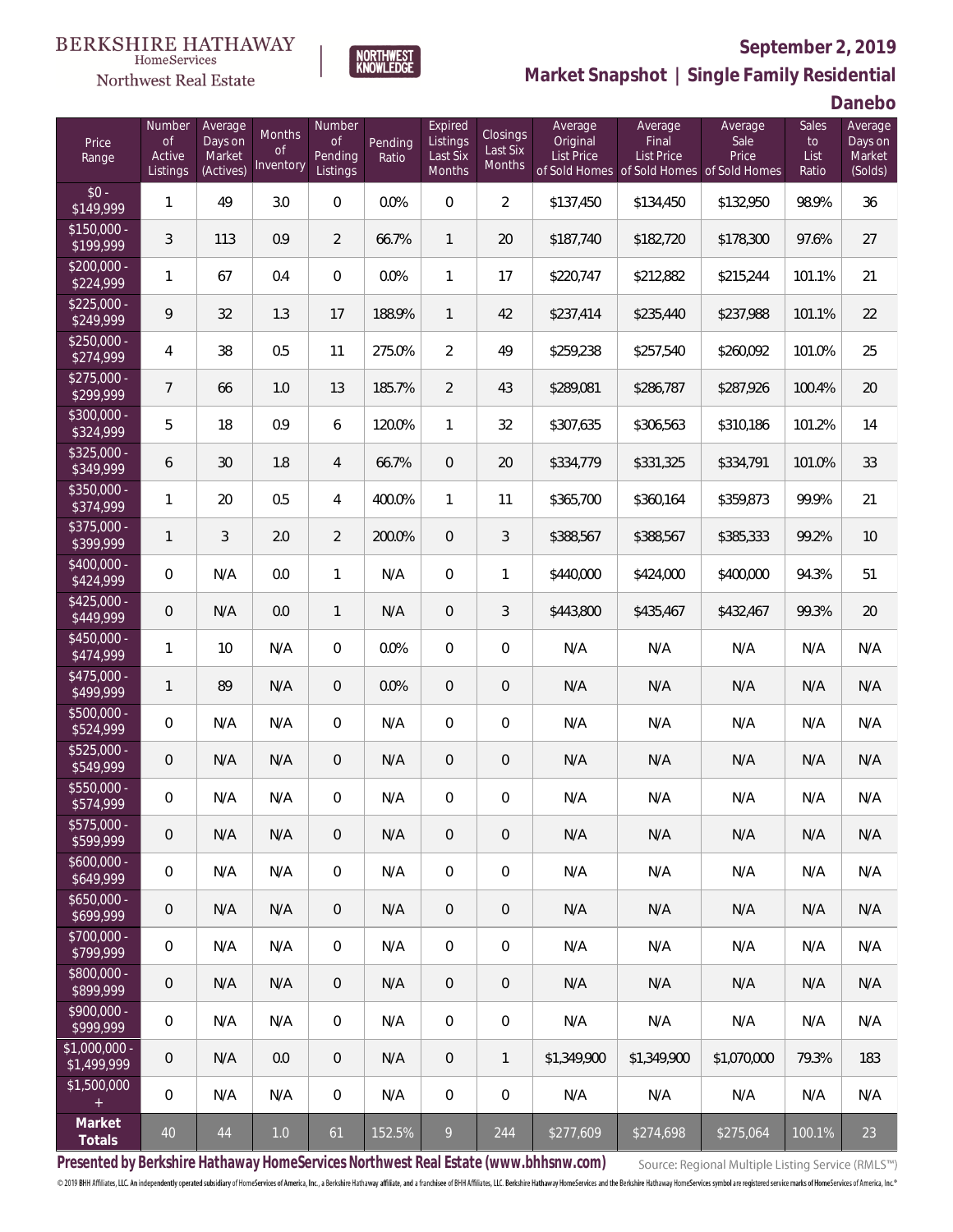#### **BERKSHIRE HATHAWAY**  $\label{lem:sevices} \textsc{Home} \textsc{Service} \textsc{s}$

# Northwest Real Estate



# **September 2, 2019 Market Snapshot | Single Family Residential**

**River Road**

| Price<br>Range                | Number<br><b>of</b><br>Active<br>Listings | Average<br>Days on<br>Market<br>(Actives) | Months<br>Οf<br>Inventory | Number<br><b>of</b><br>Pending<br>Listings | Pending<br>Ratio | Expired<br>Listings<br>Last Six<br>Months | <b>Closings</b><br>Last Six<br>Months | Average<br>Original<br><b>List Price</b> | Average<br>Final<br>List Price<br>of Sold Homes of Sold Homes of Sold Homes | Average<br>Sale<br>Price | Sales<br>to<br>List<br>Ratio | Average<br>Days on<br>Market<br>(Solds) |
|-------------------------------|-------------------------------------------|-------------------------------------------|---------------------------|--------------------------------------------|------------------|-------------------------------------------|---------------------------------------|------------------------------------------|-----------------------------------------------------------------------------|--------------------------|------------------------------|-----------------------------------------|
| $$0 -$<br>\$149,999           | $\overline{2}$                            | 187                                       | 4.0                       | 0                                          | 0.0%             | 0                                         | 3                                     | \$159,667                                | \$146,633                                                                   | \$129,500                | 88.3%                        | 119                                     |
| $$150,000 -$<br>\$199,999     | $\mathbf{1}$                              | 48                                        | 1.5                       | 3                                          | 300.0%           | $\overline{0}$                            | 4                                     | \$168,125                                | \$168,125                                                                   | \$173,512                | 103.2%                       | 6                                       |
| $$200,000 -$<br>\$224,999     | 0                                         | N/A                                       | 0.0                       | $\overline{2}$                             | N/A              | $\overline{0}$                            | 9                                     | \$218,756                                | \$218,156                                                                   | \$215,722                | 98.9%                        | 24                                      |
| $$225,000 -$<br>\$249,999     | $\overline{2}$                            | 11                                        | 0.6                       | $\overline{4}$                             | 200.0%           | $\overline{0}$                            | 20                                    | \$236,325                                | \$232,920                                                                   | \$234,598                | 100.7%                       | 28                                      |
| $$250,000 -$<br>\$274,999     | $\overline{2}$                            | 83                                        | 0.6                       | 6                                          | 300.0%           | 1                                         | 20                                    | \$262,095                                | \$258,985                                                                   | \$264,905                | 102.3%                       | 31                                      |
| $$275,000 -$<br>\$299,999     | 3                                         | 84                                        | 0.7                       | 3                                          | 100.0%           | $\mathbf{1}$                              | 26                                    | \$283,753                                | \$281,538                                                                   | \$284,281                | 101.0%                       | 22                                      |
| $$300,000 -$<br>\$324,999     | 5                                         | 20                                        | 4.3                       | 4                                          | 80.0%            | $\overline{0}$                            | $\overline{7}$                        | \$306,557                                | \$303,700                                                                   | \$312,307                | 102.8%                       | 16                                      |
| \$325,000 -<br>\$349,999      | 0                                         | N/A                                       | 0.0                       | 3                                          | N/A              | $\overline{2}$                            | 8                                     | \$331,706                                | \$330,456                                                                   | \$331,488                | 100.3%                       | 12                                      |
| \$350,000 -<br>\$374,999      | 0                                         | N/A                                       | 0.0                       | $\overline{0}$                             | N/A              | $\overline{0}$                            | $\overline{a}$                        | \$349,500                                | \$349,500                                                                   | \$367,500                | 105.2%                       | 11                                      |
| \$375,000 -<br>\$399,999      | $\overline{2}$                            | 20                                        | 2.4                       | $\overline{0}$                             | 0.0%             | $\mathbf{1}$                              | 5                                     | \$389,980                                | \$387,180                                                                   | \$387,780                | 100.2%                       | 24                                      |
| \$400,000 -<br>\$424,999      | $\overline{2}$                            | 59                                        | 6.0                       | $\overline{0}$                             | 0.0%             | $\overline{0}$                            | $\overline{2}$                        | \$412,000                                | \$412,000                                                                   | \$421,750                | 102.4%                       | $\overline{4}$                          |
| $$425,000 -$<br>\$449,999     | 0                                         | N/A                                       | N/A                       | $\mathbf{1}$                               | N/A              | $\overline{0}$                            | $\mathbf 0$                           | N/A                                      | N/A                                                                         | N/A                      | N/A                          | N/A                                     |
| \$450,000 -<br>\$474,999      | $\boldsymbol{0}$                          | N/A                                       | 0.0                       | $\overline{0}$                             | N/A              | $\overline{0}$                            | $\overline{2}$                        | \$444,950                                | \$444,950                                                                   | \$458,500                | 103.0%                       | 18                                      |
| \$475,000 -<br>\$499,999      | 0                                         | N/A                                       | 0.0                       | $\overline{0}$                             | N/A              | $\overline{0}$                            | $\mathbf{1}$                          | \$489,900                                | \$489,900                                                                   | \$489,900                | 100.0%                       | $\mathbf 0$                             |
| $$500,000 -$<br>\$524,999     | $\boldsymbol{0}$                          | N/A                                       | 0.0                       | $\overline{0}$                             | N/A              | $\overline{0}$                            | $\mathbf{1}$                          | \$500,000                                | \$500,000                                                                   | \$500,000                | 100.0%                       | 13                                      |
| $$525,000 -$<br>\$549,999     | $\mathbf{1}$                              | 3                                         | N/A                       | $\overline{0}$                             | 0.0%             | $\overline{0}$                            | $\mathbf 0$                           | N/A                                      | N/A                                                                         | N/A                      | N/A                          | N/A                                     |
| \$550,000 -<br>\$574,999      | 0                                         | N/A                                       | N/A                       | 0                                          | N/A              | 0                                         | $\mathbf 0$                           | N/A                                      | N/A                                                                         | N/A                      | N/A                          | N/A                                     |
| $$575,000 -$<br>\$599,999     | 0                                         | N/A                                       | N/A                       | 0                                          | N/A              | $\overline{0}$                            | $\sqrt{0}$                            | N/A                                      | N/A                                                                         | N/A                      | N/A                          | N/A                                     |
| $$600,000 -$<br>\$649,999     | 0                                         | N/A                                       | N/A                       | $\overline{0}$                             | N/A              | $\overline{0}$                            | $\mathbf 0$                           | N/A                                      | N/A                                                                         | N/A                      | N/A                          | N/A                                     |
| $$650,000 -$<br>\$699,999     | 0                                         | N/A                                       | N/A                       | $\overline{0}$                             | N/A              | $\overline{0}$                            | $\sqrt{0}$                            | N/A                                      | N/A                                                                         | N/A                      | N/A                          | N/A                                     |
| $$700,000 -$<br>\$799,999     | 0                                         | N/A                                       | N/A                       | $\overline{0}$                             | N/A              | $\mathbf 0$                               | $\mathbf 0$                           | N/A                                      | N/A                                                                         | N/A                      | N/A                          | N/A                                     |
| \$800,000 -<br>\$899,999      | 0                                         | N/A                                       | N/A                       | $\overline{0}$                             | N/A              | $\overline{0}$                            | $\sqrt{0}$                            | N/A                                      | N/A                                                                         | N/A                      | N/A                          | N/A                                     |
| \$900,000 -<br>\$999,999      | 0                                         | N/A                                       | N/A                       | $\overline{0}$                             | N/A              | $\mathbf 0$                               | $\mathbf 0$                           | N/A                                      | N/A                                                                         | N/A                      | N/A                          | N/A                                     |
| $$1,000,000$ -<br>\$1,499,999 | $\theta$                                  | N/A                                       | N/A                       | $\overline{0}$                             | N/A              | $\overline{0}$                            | $\overline{0}$                        | N/A                                      | N/A                                                                         | N/A                      | N/A                          | N/A                                     |
| \$1,500,000<br>$\pm$          | 0                                         | N/A                                       | N/A                       | $\overline{0}$                             | N/A              | $\mathbf 0$                               | 0                                     | N/A                                      | N/A                                                                         | N/A                      | N/A                          | N/A                                     |
| Market<br>Totals              | 20                                        | 56                                        | $1.1$                     | 26                                         | 130.0%           | 5 <sub>1</sub>                            | 110                                   | \$278,350                                | \$275,838                                                                   | \$278,798                | 101.1%                       | 25                                      |

**Presented by Berkshire Hathaway HomeServices Northwest Real Estate (www.bhhsnw.com)**

Source: Regional Multiple Listing Service (RMLS™)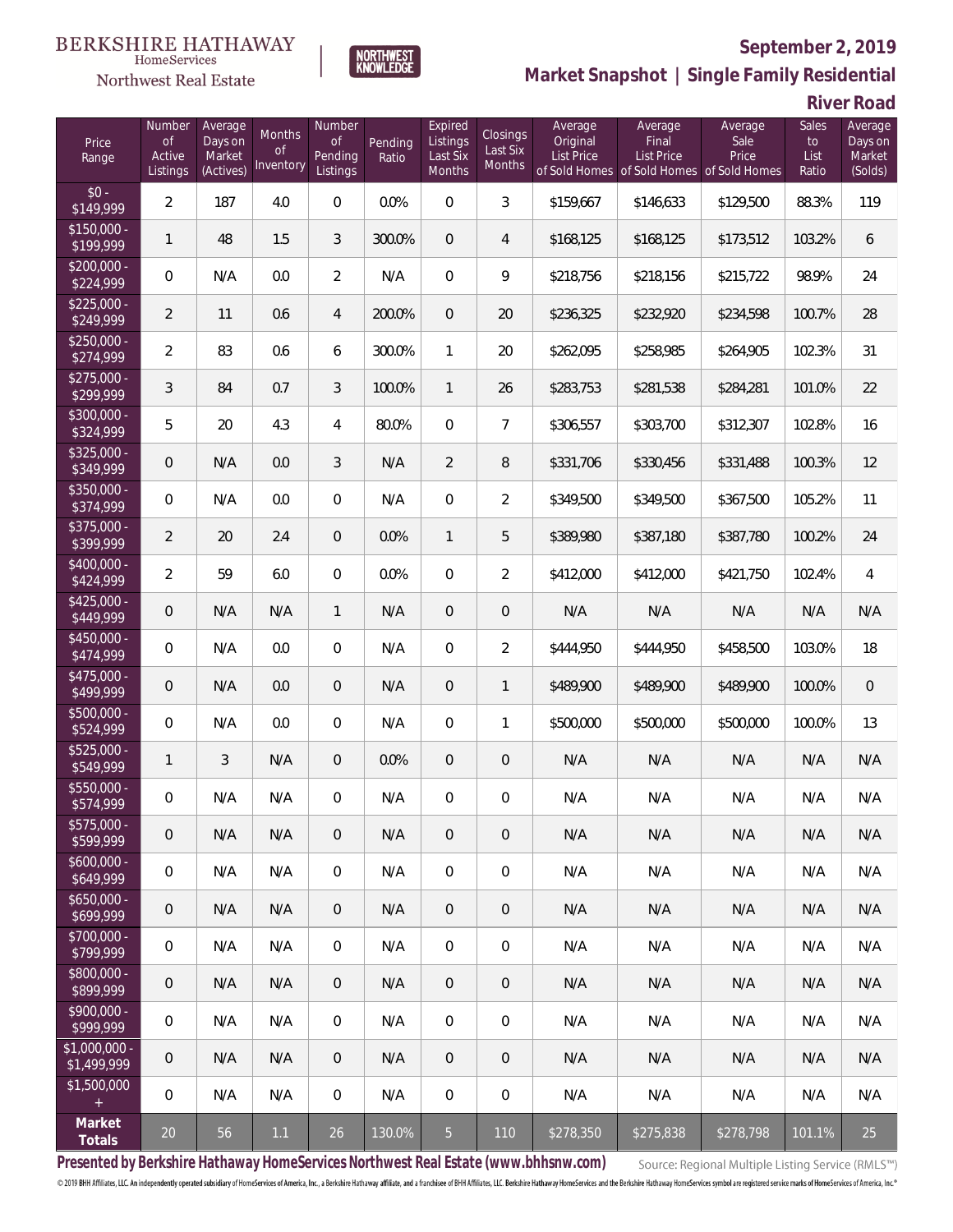#### **BERKSHIRE HATHAWAY**  $\label{lem:sevices} \textsc{Home} \textsc{Service} \textsc{s}$

# Northwest Real Estate



# **September 2, 2019**

**Santa Clara Market Snapshot | Single Family Residential**

| Price<br>Range               | Number<br>$\mathsf{of}$<br>Active<br>Listings | Average<br>Days on<br>Market<br>(Actives) | Months<br><b>of</b><br>Inventory | Number<br>Οf<br>Pending<br>Listings | Pending<br>Ratio | Expired<br>Listings<br>Last Six<br><b>Months</b> | Closings<br>Last Six<br>Months | Average<br>Original<br>List Price | Average<br>Final<br><b>List Price</b><br>of Sold Homes of Sold Homes of Sold Homes | Average<br>Sale<br>Price | Sales<br>to<br>List<br>Ratio | Average<br>Days on<br>Market<br>(Solds) |
|------------------------------|-----------------------------------------------|-------------------------------------------|----------------------------------|-------------------------------------|------------------|--------------------------------------------------|--------------------------------|-----------------------------------|------------------------------------------------------------------------------------|--------------------------|------------------------------|-----------------------------------------|
| $$0 -$<br>\$149,999          | 0                                             | N/A                                       | 0.0                              | $\overline{0}$                      | N/A              | $\overline{0}$                                   | 1                              | \$145,000                         | \$145,000                                                                          | \$145,000                | 100.0%                       | 12                                      |
| $$150.000 -$<br>\$199,999    | 2                                             | 26                                        | 12.0                             | $\overline{2}$                      | 100.0%           | $\overline{0}$                                   | $\mathbf{1}$                   | \$194,900                         | \$182,900                                                                          | \$180,000                | 98.4%                        | 97                                      |
| $$200,000 -$<br>\$224,999    | 0                                             | N/A                                       | 0.0                              | $\overline{0}$                      | N/A              | $\overline{0}$                                   | 3                              | \$227,500                         | \$227,500                                                                          | \$214,333                | 94.2%                        | 18                                      |
| $$225.000 -$<br>\$249,999    | 1                                             | 40                                        | 0.3                              | $\mathbf{1}$                        | 100.0%           | $\overline{0}$                                   | 20                             | \$237,313                         | \$235,065                                                                          | \$238,380                | 101.4%                       | 13                                      |
| $$250,000 -$<br>\$274,999    | 2                                             | 27                                        | 0.5                              | 6                                   | 300.0%           | $\overline{2}$                                   | 25                             | \$263,266                         | \$260,080                                                                          | \$259,570                | 99.8%                        | 23                                      |
| $$275,000 -$<br>\$299,999    | $\overline{7}$                                | 47                                        | 1.1                              | 10                                  | 142.9%           | $\overline{0}$                                   | 39                             | \$289,223                         | \$284,954                                                                          | \$286,119                | 100.4%                       | 29                                      |
| \$300,000 -<br>\$324,999     | 4                                             | 35                                        | 1.0                              | 3                                   | 75.0%            | $\overline{0}$                                   | 24                             | \$308,854                         | \$307,375                                                                          | \$309,571                | 100.7%                       | 19                                      |
| \$325,000 -<br>\$349,999     | 3                                             | 48                                        | 0.7                              | 5                                   | 166.7%           | $\overline{0}$                                   | 27                             | \$329,037                         | \$328,478                                                                          | \$333,022                | 101.4%                       | 8                                       |
| \$350,000 -<br>\$374,999     | 3                                             | 36                                        | 1.0                              | 5                                   | 166.7%           | $\overline{0}$                                   | 18                             | \$365,168                         | \$362,552                                                                          | \$361,607                | 99.7%                        | 33                                      |
| \$375,000 -<br>\$399,999     | 9                                             | 85                                        | 5.4                              | $\overline{4}$                      | 44.4%            | $\overline{0}$                                   | 10                             | \$388,980                         | \$387,880                                                                          | \$385,490                | 99.4%                        | 13                                      |
| \$400,000 -<br>\$424,999     | 3                                             | 17                                        | 1.1                              | 4                                   | 133.3%           | $\mathbf{0}$                                     | 17                             | \$411,469                         | \$410,381                                                                          | \$408,581                | 99.6%                        | 54                                      |
| $$425,000 -$<br>\$449,999    | 3                                             | 45                                        | 1.2                              | $\mathbf{1}$                        | 33.3%            | $\overline{0}$                                   | 15                             | \$450,397                         | \$442,477                                                                          | \$439,384                | 99.3%                        | 54                                      |
| \$450,000 -<br>\$474,999     | 1                                             | 49                                        | 0.5                              | $\overline{2}$                      | 200.0%           | $\mathbf{1}$                                     | 12                             | \$463,177                         | \$462,344                                                                          | \$461,417                | 99.8%                        | 47                                      |
| $$475,000 -$<br>\$499,999    | $\overline{2}$                                | 28                                        | 3.0                              | $\mathbf{1}$                        | 50.0%            | $\overline{0}$                                   | $\overline{4}$                 | \$490,700                         | \$490,700                                                                          | \$490,700                | 100.0%                       | 4                                       |
| \$500,000 -<br>\$524,999     | 0                                             | N/A                                       | 0.0                              | $\overline{0}$                      | N/A              | $\mathbf{1}$                                     | 1                              | \$509,542                         | \$509,542                                                                          | \$509,542                | 100.0%                       | $\boldsymbol{0}$                        |
| \$525,000 -<br>\$549,999     | 1                                             | 17                                        | 6.0                              | $\theta$                            | 0.0%             | $\mathbf{1}$                                     | $\mathbf{1}$                   | \$549,900                         | \$538,500                                                                          | \$525,000                | 97.5%                        | 55                                      |
| \$550,000 -<br>\$574,999     | 0                                             | N/A                                       | N/A                              | $\overline{0}$                      | N/A              | $\overline{0}$                                   | $\mathbf 0$                    | N/A                               | N/A                                                                                | N/A                      | N/A                          | N/A                                     |
| $$575,000 -$<br>\$599,999    | 3                                             | 39                                        | N/A                              | $\overline{0}$                      | 0.0%             | $\overline{0}$                                   | $\overline{0}$                 | N/A                               | N/A                                                                                | N/A                      | N/A                          | N/A                                     |
| $$600,000 -$<br>\$649,999    | 0                                             | N/A                                       | N/A                              | $\overline{0}$                      | N/A              | $\overline{0}$                                   | $\mathbf 0$                    | N/A                               | N/A                                                                                | N/A                      | N/A                          | N/A                                     |
| $$650,000 -$<br>\$699,999    | 0                                             | N/A                                       | 0.0                              | $\overline{0}$                      | N/A              | $\overline{0}$                                   | $\mathbf{1}$                   | \$685,000                         | \$650,000                                                                          | \$650,000                | 100.0%                       | 67                                      |
| \$700,000 -<br>\$799,999     | 0                                             | N/A                                       | N/A                              | $\overline{0}$                      | N/A              | $\overline{0}$                                   | $\overline{0}$                 | N/A                               | N/A                                                                                | N/A                      | N/A                          | N/A                                     |
| \$800,000 -<br>\$899,999     | 0                                             | N/A                                       | N/A                              | $\overline{0}$                      | N/A              | $\sqrt{0}$                                       | $\overline{0}$                 | N/A                               | N/A                                                                                | N/A                      | N/A                          | N/A                                     |
| $$900,000 -$<br>\$999,999    | 0                                             | N/A                                       | N/A                              | $\overline{0}$                      | N/A              | $\overline{0}$                                   | $\overline{0}$                 | N/A                               | N/A                                                                                | N/A                      | N/A                          | N/A                                     |
| \$1,000,000 -<br>\$1,499,999 | 0                                             | N/A                                       | N/A                              | $\overline{0}$                      | N/A              | $\sqrt{0}$                                       | $\mathbf 0$                    | N/A                               | N/A                                                                                | N/A                      | N/A                          | N/A                                     |
| \$1,500,000<br>$\pm$         | 0                                             | N/A                                       | N/A                              | $\overline{0}$                      | N/A              | $\mathbf 0$                                      | $\mathbf 0$                    | N/A                               | N/A                                                                                | N/A                      | N/A                          | N/A                                     |
| Market<br>Totals             | $44\,$                                        | 47                                        | 1.2                              | 44                                  | 100.0%           | $5\phantom{.}$                                   | 219                            | \$335,185                         | \$332,421                                                                          | \$332,829                | 100.1%                       | 27                                      |

**Presented by Berkshire Hathaway HomeServices Northwest Real Estate (www.bhhsnw.com)**

Source: Regional Multiple Listing Service (RMLS™)